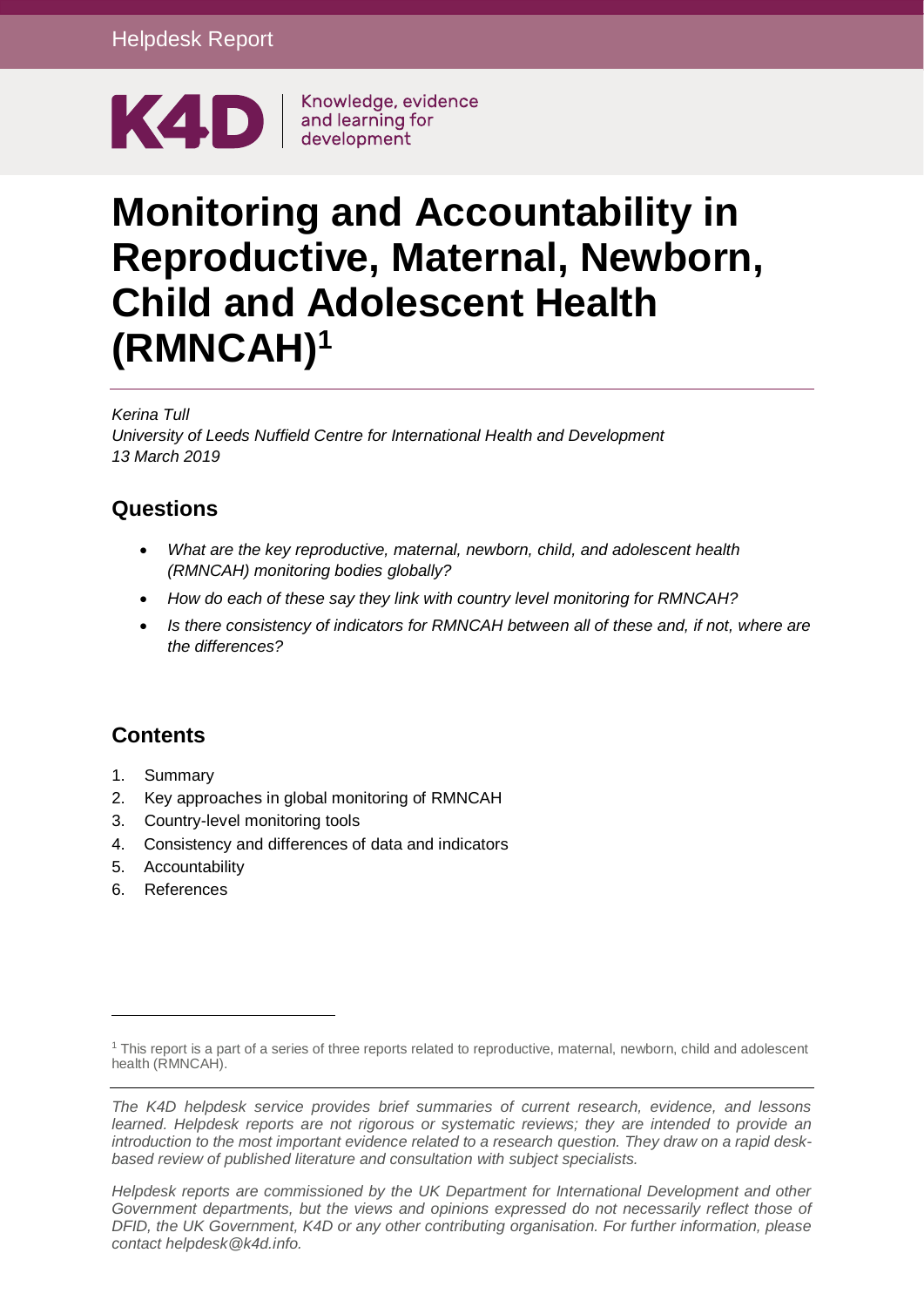# **1. Summary**

This rapid review is an update on the key mechanisms monitoring RMNCAH globally and at lowand middle-income country level. The key bodies include global health actors (World Health Organization [WHO]), as well as monitors in maternal and child health (United Nations e.g. UNICEF), sexual and reproductive health (Guttmacher Institute, Partnership for Maternal, Newborn & Child Health [PMNCH]), Track20), RMNCAH services (WHO Universal Health Coverage Portal) and supply chains (PMNCH). These key bodies link with country-level monitoring through direct contact with governments, e.g. Ministry of Health officers (Track20, UNFPA), or via their collaborators (PMNCH).

For the purposes of this rapid review, the focus is on global level monitoring and accountability; any relation to country-level monitoring is presented where possible. Data was mainly obtained from grey literature and online health management sources. The evidence found, albeit limited, was 'gender-blind'. Disability was not a focus of this rapid review.

Key points include:

- No consistency of indicators for RMNCAH were found between mechanisms (Moller et al., 2018). Differences were found in the use of high-priority sexual and reproductive health indicators (Countdown, Guttmacher Institute, Track20), maternal (WHO), adolescent (Countdown, WHO/UNICEF), newborn and child health (UNICEF), and service inequality (Countdown). From 2017, *Countdown to 2030* included more analyses on nutrition, effective coverage, early childhood development, and conflict settings.
- The *Lives Saved Tool (LiST)* is a mathematical modelling tool which allows users to estimate the impact of coverage change of health and nutrition interventions on mortality in low- and middle-income countries (LMICs) using WHO Mortality Database data. Successful results are shown in Burkina Faso (Murray et al., 2018), Mozambique (Macicame et al., 2018), Palestine (Friberg et al., 2019), Tanzania (Niyeha et al., 2018), and Uganda (Bukusuba et al., 2018).
- Whilst the maternal death review component of WHO's Maternal Death Surveillance and Response (MDSR) is well established, 'surveillance' in MDSR emphasises the need for more accurate and complete data on number of maternal deaths, e.g. from Civil registration and Vital Statistics (CRVS) systems (Smith et al., 2017a). Data from Guinea (Millimouo et al., 2019), Kenya (Smith et al., 2017b), and Nigeria (Bhattacharya et al., 2019) highlight the gaps in the MDSR data.
- eRegistries have been used to monitor real-time health coverage (Frøen et al., 2016). including electronic Logistic Management Information Systems (eLMIS) for births in Bangladesh. However, some countries have failed to provide the collection, analysis, and notification of health data, resulting in incomplete and fragmented information (Santana et al., 2018). Countries within Africa are at different stages in the development and implementation of electronic immunisation registries (EIRs) (Namageyo-Funa et al., 2018).
- Although research has mapped the spheres of influence between academic institutions, NGOs, etc. (Hoffman & Cole, 2018; Moller et al., 2018), there is no available evidence mapping of the crossover of indicators between the mechanisms (expert comment).
- In terms of accountability, WHO and UNICEF have strengthened regional and country data collection and analysis for women's, children's, and adolescent health (Costello et al., 2018). There is also a role for civil society via the Global Financing Facility (GFF)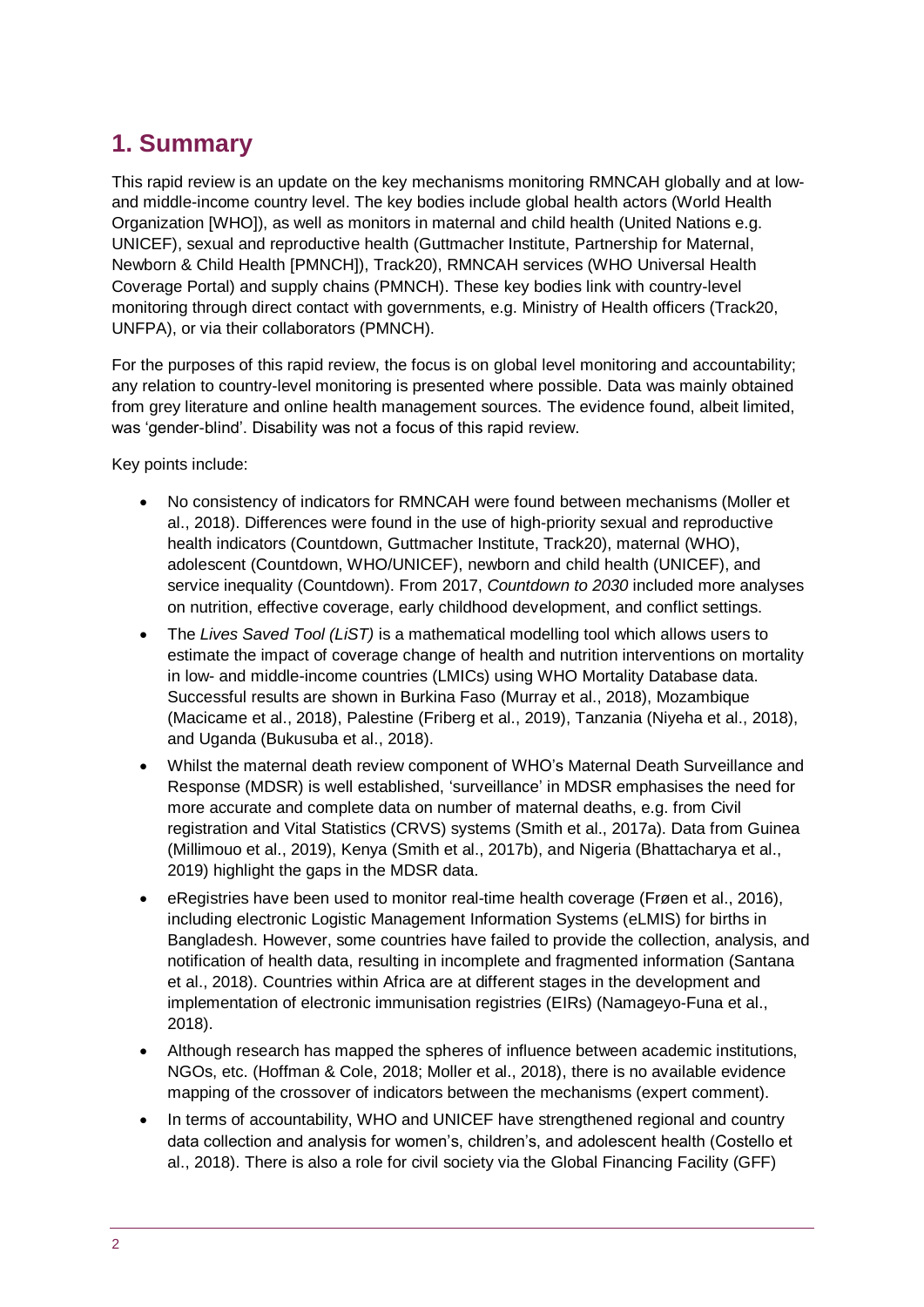(Guttmacher/IPPF partnership). However, a systemic review highlighted a complex 'accountability ecosystem' with multiple actors with a range of roles, responsibilities and interactions across levels from the transnational to the local in Sexual and Reproductive Health and Rights (SRHR) (Van Belle et al., 2018). New 'no name, no blame' service audits have proved successful in sub-Saharan Africa.

# **2. Key approaches in global monitoring of RMNCAH**

There are a number of bodies and mechanisms currently used to monitor reproductive, maternal, newborn, child, and adolescent health (RMNCAH) globally. The key bodies, and their links with country-level data, are listed below:

#### **1. Countdown to 2030**

*Countdown to 2030* monitors and measures health **with a focus on intervention coverage and inequality**. The *Countdown* **country profiles** present in one place the latest evidence to assess country progress in improving women's, children's and adolescents' health.

#### **Links with country-level data:**

*Countdown* states that it "adds value by forging an evidence-based consensus on priority interventions and associated coverage indicators; producing country profiles; analysing coverage trends, equity patterns and key drivers of coverage; developing and validating new and innovative methods for collecting data on RMNCAH and nutrition, and linking science and action along the continuum of care."<sup>2</sup>

#### **Website:** <http://countdown2030.org/about/data>

#### **2. Guttmacher Institute**

*Guttmacher* is a non-governmental organisation (NGO) that monitors **sexual and reproductive health and rights** (SRHR) in the US and globally. It is a primary source of research and policy analysis on abortion, contraception, HIV and STIs, pregnancy and adolescents.

#### **Links with country-level data:**

Data is from surveys<sup>3</sup> of reproductive healthcare providers and clients, both female and male, from the US and other countries. Its online 'Data Centre' allows users to "build, download and share custom tables, graphs and maps utilising data on key sexual and reproductive health

<sup>2</sup> <http://countdown2030.org/about/data>

<sup>3</sup> Many countries rely on externally funded, population-based surveys such as UNICEF's Multiple Indicator Cluster Survey (MICS), and the Demographic and Health Surveys (DHS) to collect service related data by asking women to remember the care received during their most recent pregnancy, often up to 2–5 years in the past (Friberg et al., 2019). During the era of the millennium development goals, monitoring the progress of maternal and child health interventions relied heavily on **national household surveys**. These are conducted about once every five years and provide data on national-level trends and differentials in maternal and child health indicators (Victora et al., 2016).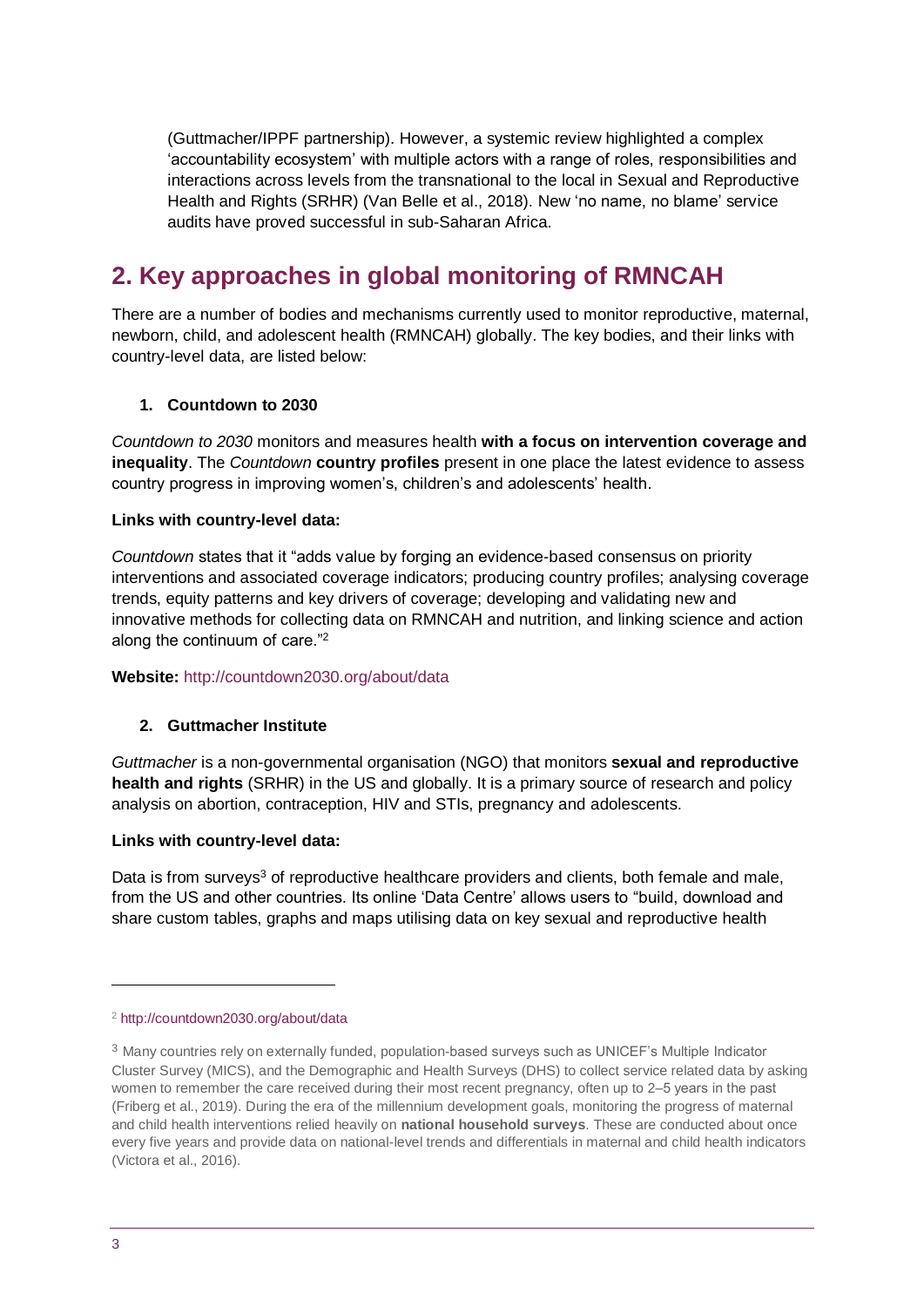indicators from the Guttmacher Institute and other trusted sources."<sup>4</sup> For example, *Guttmacher*  and the IPPF<sup>5</sup> have worked together for the past five years to create a series of data-rich online tools focused on adolescents' needs for sexual and reproductive health services and information across the Global South. In 2016 they introduced the *[Demystifying Data](https://www.guttmacher.org/report/demystifying-data-workshop-toolkit) Workshop Toolkit*, the final feature of the *[Demystifying Data: A Guide to Using Evidence to Improve Young People's](https://www.guttmacher.org/report/demystifying-data-guide-using-evidence-improve-young-peoples-sexual-health-and-rights)  [Sexual Health and Rights](https://www.guttmacher.org/report/demystifying-data-guide-using-evidence-improve-young-peoples-sexual-health-and-rights)* series. The toolkit works as a supplement to the guide, which uses nontechnical language to define 70 indicators that measure need for adolescent sexual and reproductive health information and services.

Additional public-use datasets are available in the 'Guttmacher Population Centre.'

**Website:** <https://www.guttmacher.org/population-center/datasets>

#### **3. Partnership for Maternal, Newborn & Child Health (PMNCH)**

*PMNCH* is a multi-constituency collaboration hosted by the WHO. It provides universal access to reproductive, maternal, newborn, and child health care. The specialised '1500+ Partner search' in their online 'Knowledge Centre' - produces results for resources for RMNCH from more than 1,500 PMNCH members, partners and journals.

#### **Links with country-level data:**

In order to enable countries to identify the best optimal solutions to scale up the continuum of care for maternal, newborn and child health, *PMNCH*, with financial grants by the Bill & Melinda Gates Foundation, has been supporting countries in **identifying priority high-impact interventions** in their own national contexts.

#### **Website:** <https://www.who.int/pmnch/knowledge/search/en/>

#### **4. Track20 Project**

The *Track20 Project*, implemented by Avenir Health, monitors progress towards achieving the goals of the global FP2020 initiative: to add an additional 120 million **modern family planning method users** between 2012 and 2020 (FP2020) in the world's 69 poorest countries.

#### **Links with country-level data:**

The cornerstone of *Track20* is working **directly with Governments** via Ministry of Health officers, building their capacity to improve the quality of data being collected and how the data is being used, to inform regular monitoring and strategic decision making.

**Website:** [http://www.track20.org/pages/our\\_work/country\\_support/dedicated\\_officers.php](http://www.track20.org/pages/our_work/country_support/dedicated_officers.php)

#### **5. World Health Organization (WHO)**

This global institution collects a vast amount of RMNCAH data:

<sup>4</sup> <https://data.guttmacher.org/regions>

<sup>5</sup> International Planned Parenthood Federation is an important international civil society organisation. Their latest Annual Performance report (2017) is at [https://www.ippf.org/sites/default/files/2018-07/APR2017\\_WEB.pdf](https://www.ippf.org/sites/default/files/2018-07/APR2017_WEB.pdf)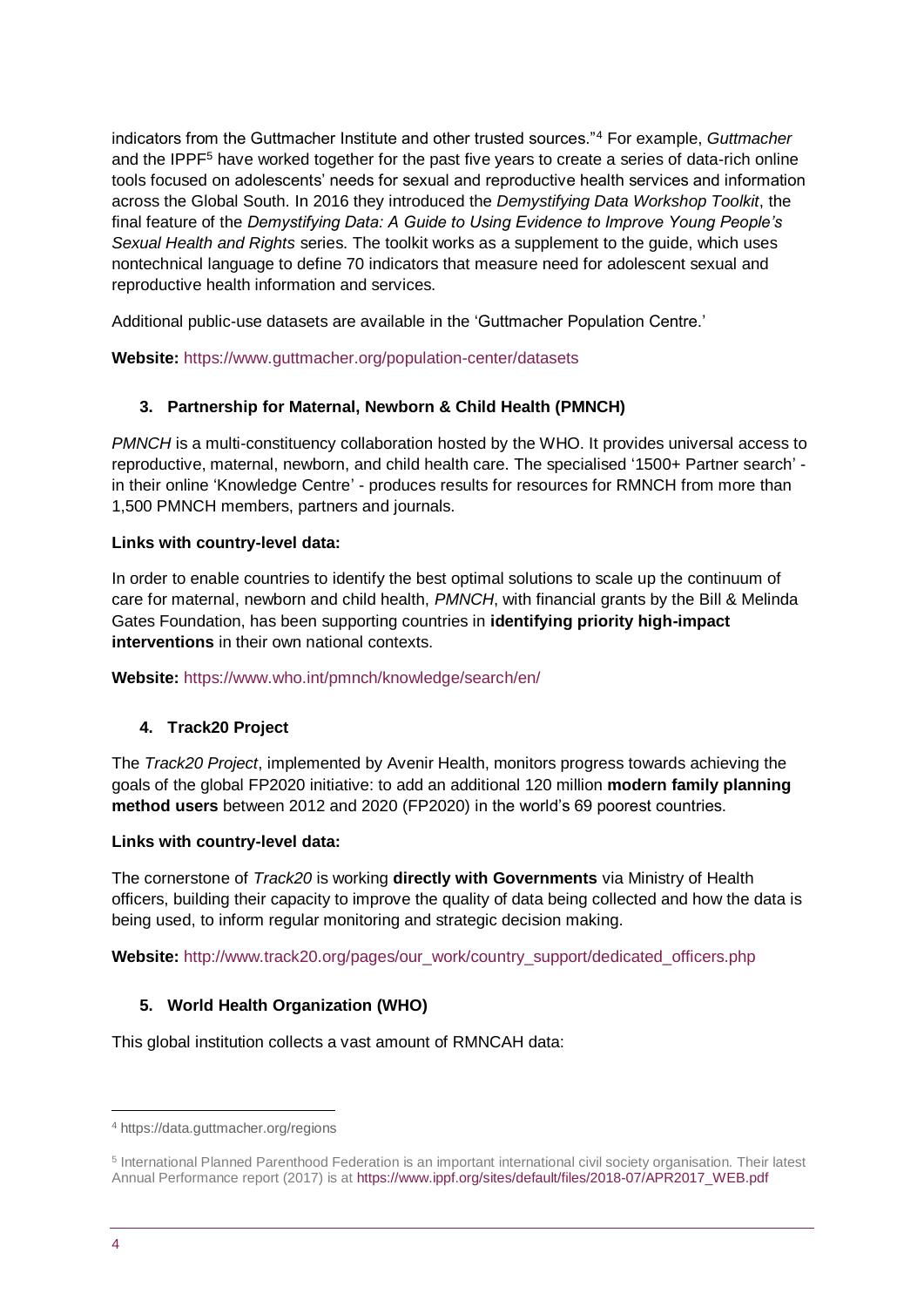• The *WHO/UNICEF Estimates of National Immunization Coverage (WUENIC)* holds multiple data from maternal, newborn, child, and adolescent **health interventions** (UNICEF & WHO, 2017: 245-250). WHO and UNICEF jointly review data on immunisation coverage annually to estimate national coverage with routine service delivery of important vaccines<sup>6</sup> (Burton et al., 2009).

#### **Links with country-level data:**

Country-level data is from reports submitted by Member States, regarding national immunisation coverage, finalised survey reports, as well as data from published and grey literature. WHO and UNICEF estimates are country-specific; that is to say, each country's data are reviewed individually, and data are not borrowed from other countries in the absence of data.<sup>7</sup> Estimates are not based on ad hoc adjustments to reported data; whenever possible they consult with local experts - primarily national Expanded Programme on Immunisation (EPI) managers and WHO regional office staff - for additional information regarding the performance of specific local immunisation services.

The next estimates will be available from 15 July 2019.<sup>8</sup>

#### **Website:** [https://www.who.int/immunization/monitoring\\_surveillance/en/](https://www.who.int/immunization/monitoring_surveillance/en/)

• The *WHO Mortality Database* is a compilation of **mortality data** by age, sex and cause of death. Number of deaths and age-standardised death rates by country, year, cause, sex and age are also presented. Cause-of-death data coded according to the ICD-9 and ICD-10<sup>9</sup> are provided from 1979 to date. Population and live births are also provided.

#### **Links with country-level data:**

Data is reported annually by Member States from their civil registration systems.<sup>10</sup> However, the files available here do not constitute a user-friendly data collection which

 $6$  Estimates were made for BCG, the first and third doses of diphtheria and tetanus toxoid and pertussis containing vaccine (DTP1 and DTP3), the third dose of polio containing vaccine - either oral polio vaccine or inactivated polio vaccine (Pol3) - the first and the second doses of measles containing vaccine (MCV1 and MCV2), the third dose of hepatitis B containing vaccine (HepB3), birth dose of hepatitis B vaccine (HepBB), the third dose of Haemophilus influenzae type b containing vaccine (Hib3), the third dose of pneumococcal conjugate vaccine (PcV3), the second or third dose of rotavirus vaccine depending on number of doses recommended in national schedule (RotaC), yellow fever vaccine for countries at risk where vaccination is recommended (YFV). In 2015, estimates for the first dose of rubella containing vaccine (RCV1) and first dose of inactivated polio containing vaccine (IPV1) were added.

<sup>7</sup> Annual estimates matter irrespective of whether the perspective is global or local. There is demand for estimates that Governments can rely on to produce consistent signals, as much as those that donors and global actors can usefully compare across countries and time.

<sup>8</sup> [https://www.who.int/immunization/monitoring\\_surveillance/data/mli.pdf](https://www.who.int/immunization/monitoring_surveillance/data/mli.pdf)

<sup>&</sup>lt;sup>9</sup> International Classification of Diseases, 9<sup>th</sup> and 10<sup>th</sup> revisions.

 $10$  Statistics provide routine signals on coverage – new acceptors, total and repeat visits, commodities distributed, which are used to programme funds and human resources. But their lack of accuracy remains a serious constraint. Another constraint is that measurements vary of common indicators, both within and across countries. For example, measurement of stock-outs in a country can be at the national or at the facility level, on the day of assessment or over the last six months. Measurement of improved coverage at the local administrative level may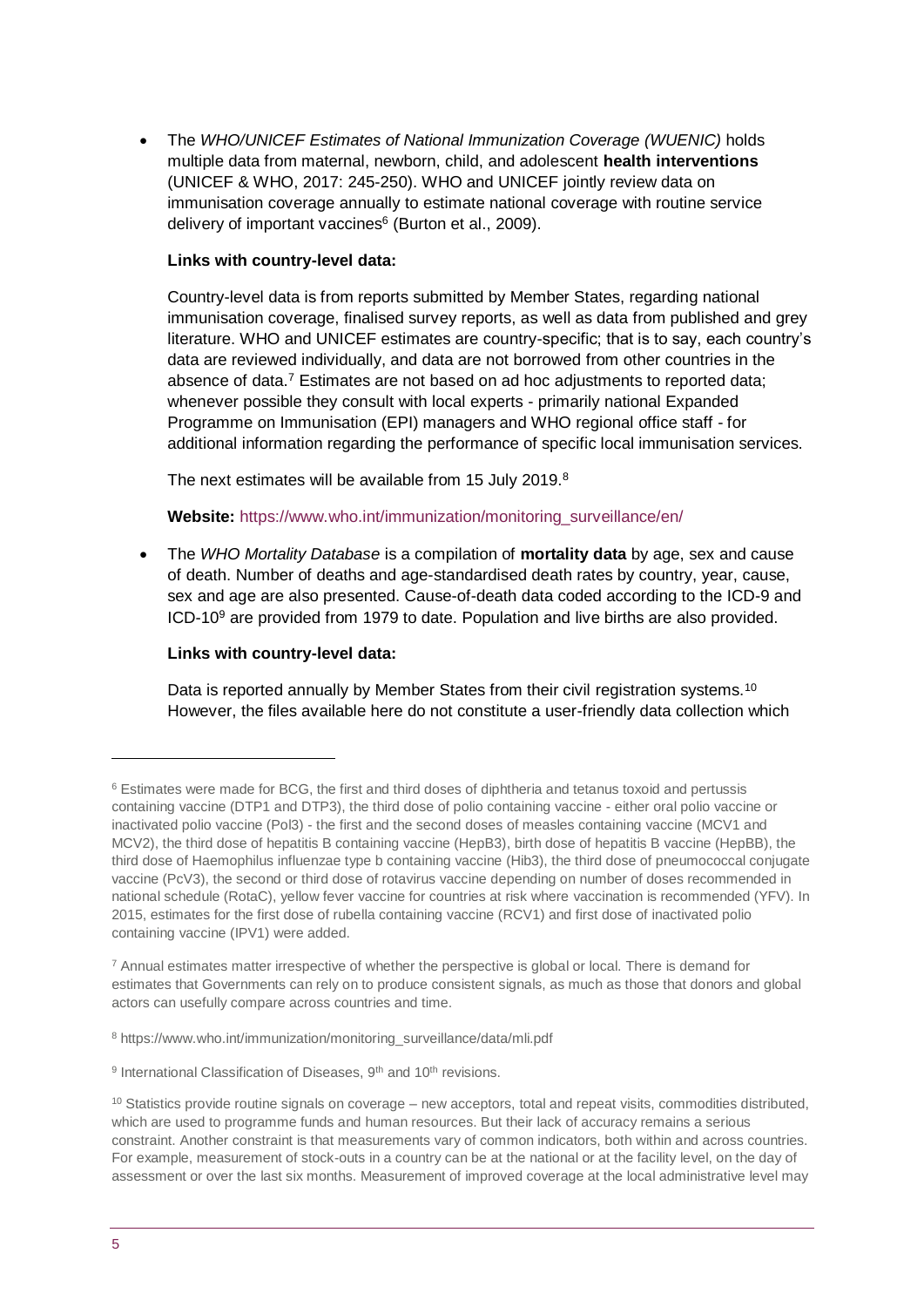the average user can download and access. These are the basic underlying raw data files, together with the necessary instructions, file structures, code reference tables, etc. which can be used by institutions and organisations which need access at this level of detail AND have available the required information technology (IT) resources to use this information.<sup>11</sup>

#### **Website:** <http://apps.who.int/healthinfo/statistics/mortality/whodpms/>

• The *WHO Universal Health [Coverage](http://apps.who.int/gho/cabinet/uhc.jsp) (UHC)* data portal was launched in 2016 to help track progress towards UHC by 2030. Data includes that on **[coverage of essential](http://apps.who.int/gho/portal/uhc-service-coverage-v3.jsp)  [health services](http://apps.who.int/gho/portal/uhc-service-coverage-v3.jsp) and [financial protection](http://apps.who.int/gho/portal/uhc-financial-protection-v3.jsp)**.

#### **Links with country-level data:**

The portal features the latest data on access to health services globally and in each of the WHO's 194 Member States, along with information about equity of access. In 2017, WHO added data on the impact that paying for health services has on household finances. Health service coverage is measured by the UHC index (a summary measure that combines 16 tracer categories). It has four main categories, namely: (1) RMNCH; (2) infectious diseases; (3) non-communicable diseases (NCDs), and (4) service capacity and access.

#### **Website:** <http://apps.who.int/gho/portal/uhc-overview.jsp>

• The *Global Health Observatory* monitors various health related indicators, including reproductive, maternal and child health.

#### **Links with country level data:**

Many of these datasets represent the best estimates of WHO using methodologies for specific indicators that aim for comparability across countries and time; they are updated as more recent or revised data become available, or when there are changes to the methodology being used. Therefore, they are not always the same as official national estimates.

**Website:** <https://www.who.int/gho/en/>

#### **6. United Nations**

Like WHO, this global institution collects a vast amount of RMNCAH data:

• *UNICEF* data monitors the situation of children and women in a number of countries. **Health and morbidity data** is taken from datasets and displayed in interactive data visualisations.

#### **Links with country-level data:**

<sup>1</sup> be inferred from a couple years of protection, from new acceptors data, and from sub-national survey data on contraceptive prevalence. Policy makers not only face a lot of noise in their annual data but also multiple signals on presumably the same broad indicators.

<sup>11</sup> <https://www.who.int/healthinfo/statistics/morttables/en/>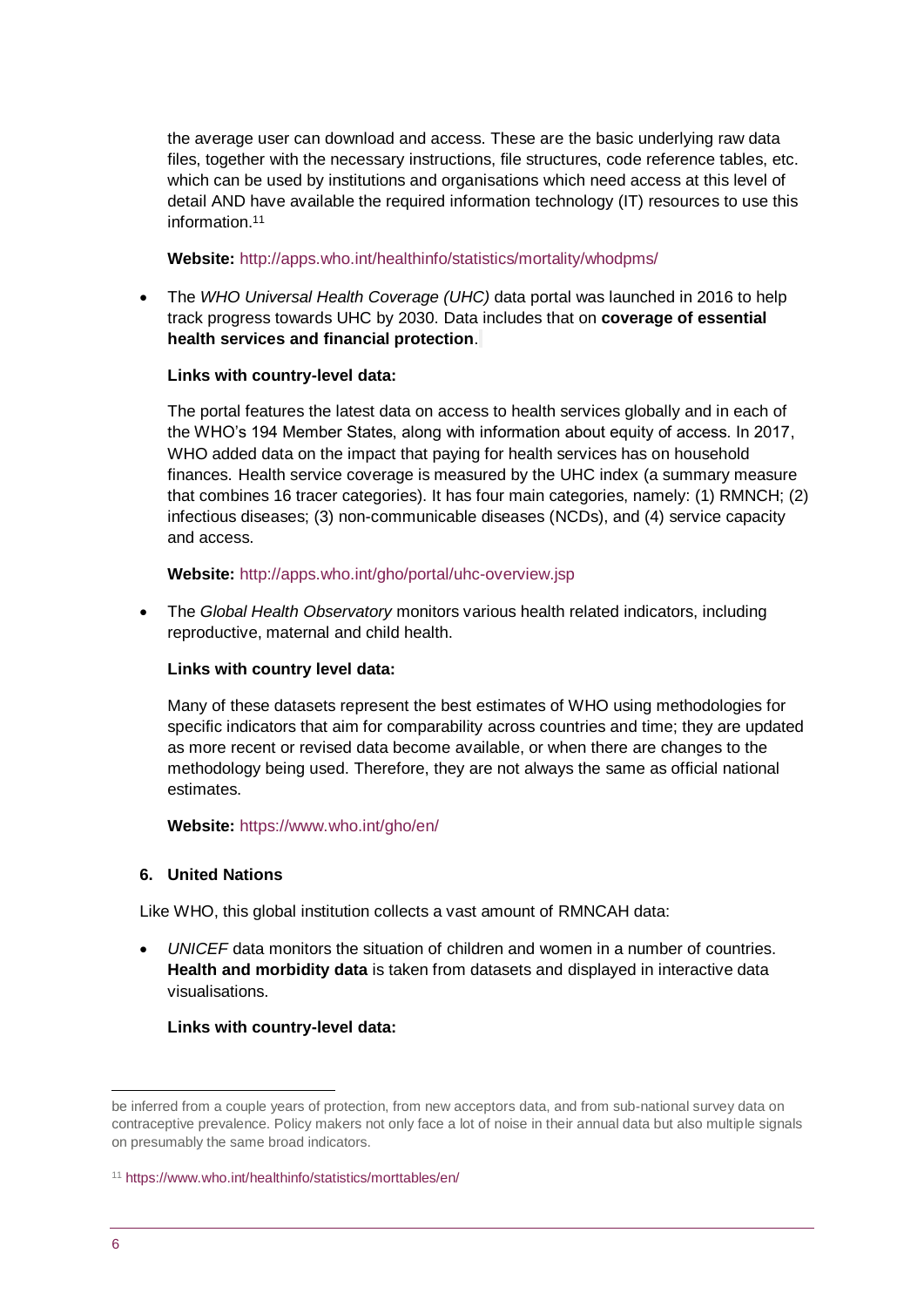Nationally representative estimates of child mortality are derived from several countrylevel sources, including civil registration, censuses, and sample surveys. Demographic surveillance sites and hospital data are excluded because they are rarely nationally representative.

#### **Website:** <https://data.unicef.org/topic/child-survival/neonatal-mortality/>

• Under the leadership of WHO and UNICEF, and the Inter-Agency Task Team (IATT), the *Prevention of mother-to-child transmission (PMTCT) M&E* was formed in 2005. It plays a major role in reviewing methodologies and technical issues, and providing guidelines related to monitoring of PMTCT and paediatric HIV care and treatment.

#### **Links with county-level data:**

The United Nations General Assembly Special Session on Drugs (UNGASS) monitoring framework included two indicators related to PMTCT: the proportion of women living with HIV receiving antiretroviral medicines to prevent transmission of HIV to their children, and the proportion of children born to women living with HIV infected with HIV (modelled). Paediatric antiretroviral therapy (ART) access is captured by disaggregating the HIV treatment coverage indicator by adults and children (under 15 years and over 15 years).

#### **Website:** [https://www.avert.org/professionals/hiv-programming/prevention/prevention](https://www.avert.org/professionals/hiv-programming/prevention/prevention-mother-child)[mother-child](https://www.avert.org/professionals/hiv-programming/prevention/prevention-mother-child)

• The United Nations Population Fund (UNFPA) works in more than 150 countries and territories that are home to the vast majority of the world's people. Its mission is "to ensure that every pregnancy is wanted, every childbirth is safe and every young person's potential is fulfilled." 12

#### **Links with country-level data:**

It provide data and analysis to show where countries are falling short, by mobilising resources and expertise, by advocating directly with Government officials or in public forums and through training and monitoring.

Website: <https://www.unfpa.org/data>

# **3. Country-level monitoring tools**

Country capacity for monitoring and evaluation (M&E) is critical, alongside strengthening of national structures and processes for review and action (Costello et al., 2018).

Free tools and frameworks exist to facilitate progress in health information for women and children (Frøen et al., 2016). The following section includes a summary of RMNCAH monitoring tools used, supported by country evidence where available:

<sup>12</sup> <https://www.unfpa.org/data>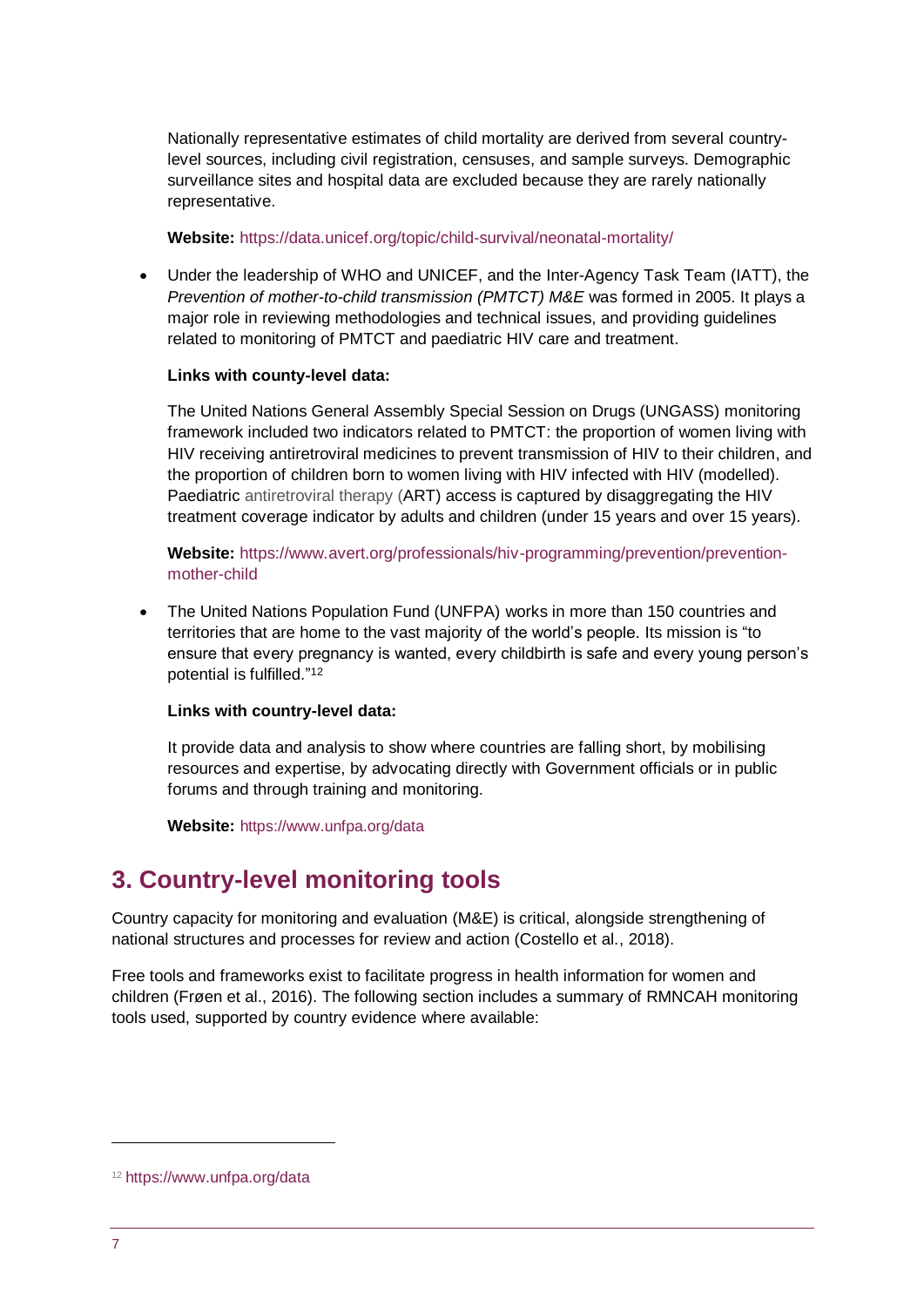# **Maternal and newborn mortality**

#### **1. The Lives Saved Tool (LiST)<sup>13</sup>**

*LiST*, developed by the Institute for International Programmes at Johns Hopkins Bloomberg School of Public Health and funded by the Bill & Melinda Gates Foundation, is a mathematical modelling tool that estimates the impact of scaling-up health and nutrition interventions on maternal, newborn, and child health, and stillbirths in low- and middle-income countries (LMICs). LiST is a part of Spectrum, a software package maintained by Avenir Health. The model has been used for over 10 years and is regularly updated to incorporate the latest evidence from the scientific literature and household survey data. It is a commonly used policy-planning tool for women and children's health.

The following countries used mortality data obtained from the WHO Mortality Database:

#### *Burkina Faso*

LiST was used to estimate the number of under-five lives saved and the percent reduction in child mortality that might have resulted from increased health service utilisation (Murray et al., 2018). Evidence from a cluster-randomised trial shows that a child health radio campaign increased under-five consultations at primary health centres for malaria, pneumonia and diarrhoea (the leading causes of post-neonatal child mortality in Burkina Faso), and resulted in an estimated 7.1% average reduction in under-five mortality per year. These findings suggest important reductions in under-five mortality can be achieved by mass media alone, particularly when conducted at national scale.

#### *Mozambique*

A retrospective analysis of available household survey data was conducted using LiST (Macicame et al., 2018). Baseline mortality rates, cause-of-death distributions, as well as coverage of child, newborn, and maternal interventions were entered as inputs. Changes in mortality rates, causes of death, and additional lives saved were calculated as results. All analyses were performed at national and provincial level. The modelled estimates showed that increases in intervention coverage from 1997 to 2011 saved an additional 422,282 child lives (0- 59 months), 85,450 newborn lives (0-1 month), and 6,528 maternal lives beyond those already being saved at baseline coverage levels in 1997. Results concluded that increases in coverage of delivery management were responsible for most additional newborn and maternal lives saved (Macicame et al., 2018).

#### *Palestine*

Friberg et al. (2019) evaluated four existing sources of antenatal care data in Palestine to discuss the implications of their use in LiST. LiST requires health status indicators (such as mortality and morbidity), effectiveness data (impact of interventions on health status), and coverage indicators (levels of utilisation of health interventions). Maternal lives saved over seven years ranged from 5 to 39, with reduction in the maternal mortality ratio (MMR) ranging from 1 to 6%. The study concluded that clinical data collected directly in an electronic registry during antenatal contacts

<sup>13</sup> <http://livessavedtool.org/>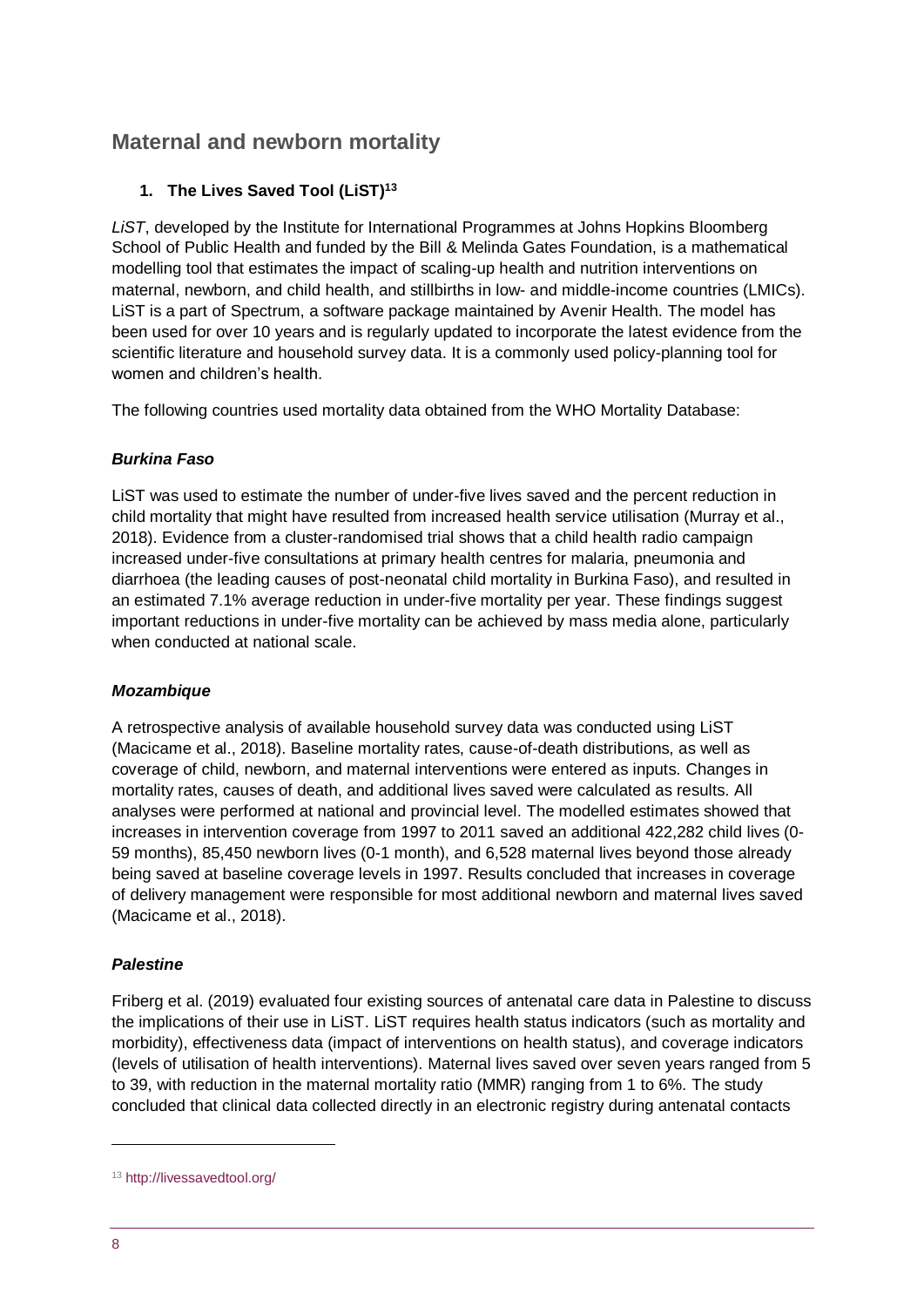might provide the most reliable and complete data to populate currently unavailable but needed indicators around specific antenatal care interventions.

#### *Tanzania*

Niyeha et al. (2018) used data from six nationally-representative household surveys conducted between 1999 and 2015 to examine trends in coverage of 22 lifesaving maternal, newborn, child health and nutrition (MNCH&N) interventions, nutritional status (stunting; wasting), and breastfeeding practice across mainland Tanzania, and sub-nationally in seven standardised geographic zones. LiST was used to model the relative contribution of included interventions which saved under 5 lives during the period from 2000-2015, compared to 1999 on a national level and within the seven zones (Niyeha et al., 2018).

#### *Uganda*

Bukusuba et al. (2018) examined coverage trends of key MNCH&N interventions and nutrition outcomes based on data available in nationally-representative household surveys. LiST was used to estimate the impact of stunting on child mortality and cases of stunting averted. The high impact LiST model estimated that 1,297 children under 5 years would be saved and 24,850 cases of stunting averted in the study district in southwest Uganda. LiST demonstrated that prevention of stunting would reduce child mortality in rural Uganda.

#### **2. Maternal Death Surveillance and Response (MDSR)**

*MDSR*, which enables a more robust collection and use of information for action, was introduced by the WHO and partners in 2012. MDSR represents a continuous cycle of identification, notification and review of maternal deaths followed by interpretation of review findings, response and action that links the health information system and quality improvement processes from local to national levels (Millimouno et al., 2019). It includes the routine identification, notification, quantification and determination of causes and avoidability of all maternal deaths, as well as the use of this information to respond through actions that will prevent future deaths (Millimouno et al., 2019). Whilst the maternal death review component of MDSR is well established, 'surveillance' in MDSR emphasises the need for more accurate and complete data on number of maternal deaths, and the 'response' involves formulating and implementing targeted recommendations. The continuous cycle provides a means for countries to aggregate and link information on cause of and factors associated with maternal death and to examine these data to develop and implement a coordinated local and national response to prevent future deaths (Smith et al., 2017a).

#### *Guinea*

An innovative digital approach (District.Team) was used to assess the organisation and functioning of the MDSR system at the local (health district) level (Millimouno et al., 2019). The evaluation highlighted weaknesses, namely insufficiency of human resources, lack of financial resources, and the need for continuous training of health care providers on emergency obstetric and neonatal care.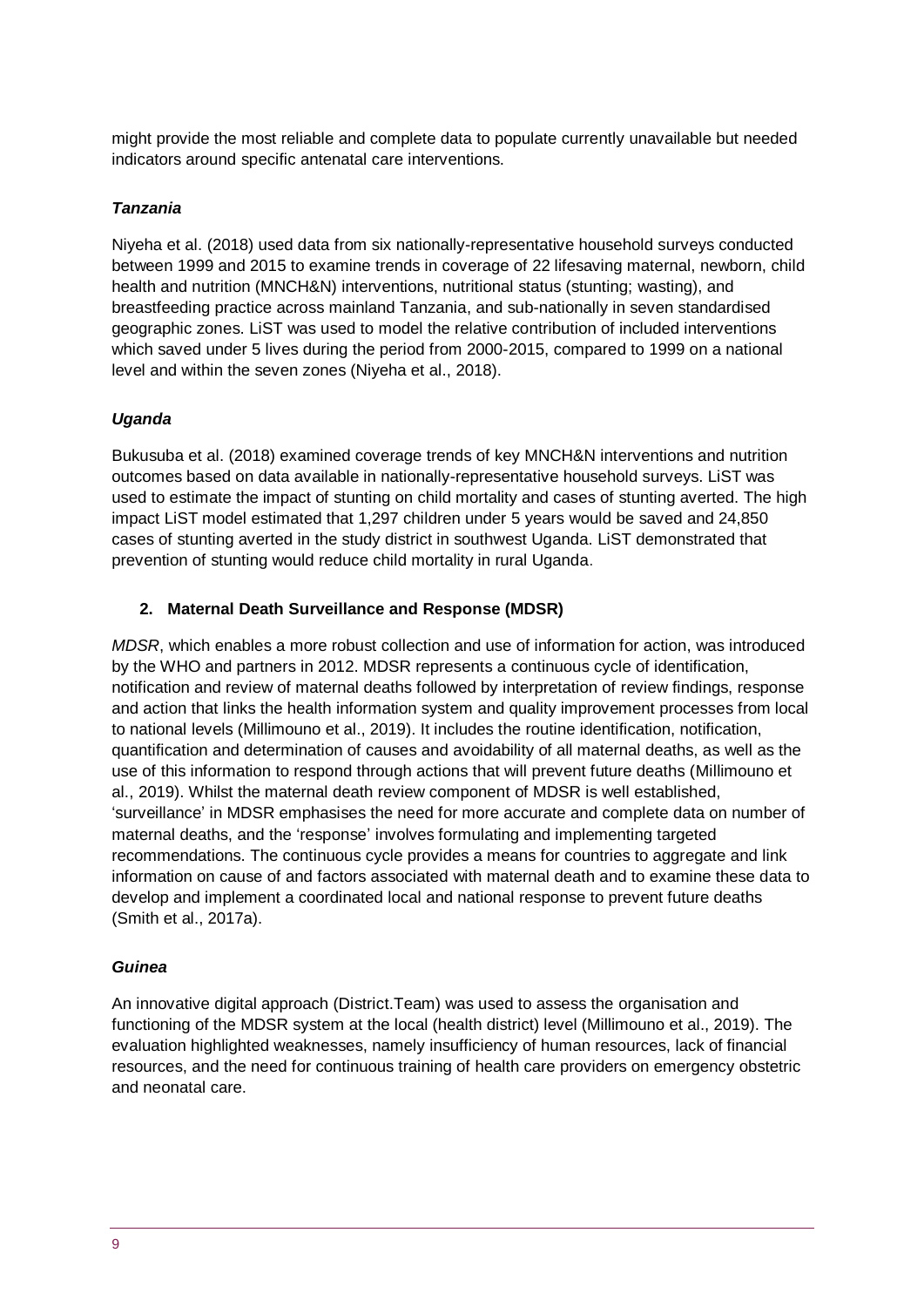#### *Kenya*

Despite the MDSR tools—notification and review forms—being integrated into the District Health Information Service (DHIS) database, the system has gaps. The DHIS and Civil Registration and Vital Statistics system do not yet adequately capture all maternal deaths in Kenya (Smith et al., 2017b).

#### *Nigeria*

Of 14 priority maternal and neonatal health indicators that could be tracked through facility-based data, 12 were included in Gombe State's DHIS2.<sup>14</sup> During July 2016-June 2017, facility-reported data in DHIS2 were incomplete at least 40% of the time, under-reported 10-60% of the events documented in facility registers, and showed inconsistencies over time, between related indicators, and with an external data source. The best quality data elements were those that aligned with Gombe's health programme priorities, particularly older health programmes, and those that reflected contact indicators rather than indicators related to the provision of commodities or content of care (Bhattacharya et al., 2019).

#### **3. Prevention of mother-to-child transmission of HIV (PMTCT)**

Since 2011, *PMTCT Progress Reports* have been published to track progress toward the Global Plan. The impact indicators selected for monitoring the Global Plan—new HIV infections among children 0–14 years and MTCT rate—were highly reliant on models, with little emphasis on developing routine monitoring systems to directly measure the impact of PMTCT programmes.

#### *Country links*

Idele et al., (2017) reviewed annual reports of comparable data on a set of core indicators by countries to UNAIDS, UNICEF and WHO, to assess progress towards achieving global and national goals and targets, as well as, data availability and quality. Many countries have not developed routine systems to longitudinally monitor children who are born to HIV positive mothers. Overall, coverage for all of the relevant interventions was low among children

#### **4. Family planning and Track20**

At the country level, surveys have filled important gaps in information on critical family planning indicators. However, their periodicity and lack of granularity make them less useful for programme monitoring. Countries must rely on less accurate, but more frequently available data from routine systems to provide information down to the local administrative level. Most countries have substantially devolved political systems and survey data cannot provide the granularity needed for monitoring.

Track20 provides tailored methods and tools to respond to highly varied decentralised environments that range from states with powerful budgets and governments like India, to

<sup>&</sup>lt;sup>14</sup> District Health Information Software 2 (DHIS2) is a free and open source health management data platform used by multiple organisations worldwide. More information can be found in Tull (2018)[: https://www.gov.uk/dfid](https://www.gov.uk/dfid-research-outputs/designing-and-implementing-health-management-information-systems)[research-outputs/designing-and-implementing-health-management-information-systems](https://www.gov.uk/dfid-research-outputs/designing-and-implementing-health-management-information-systems)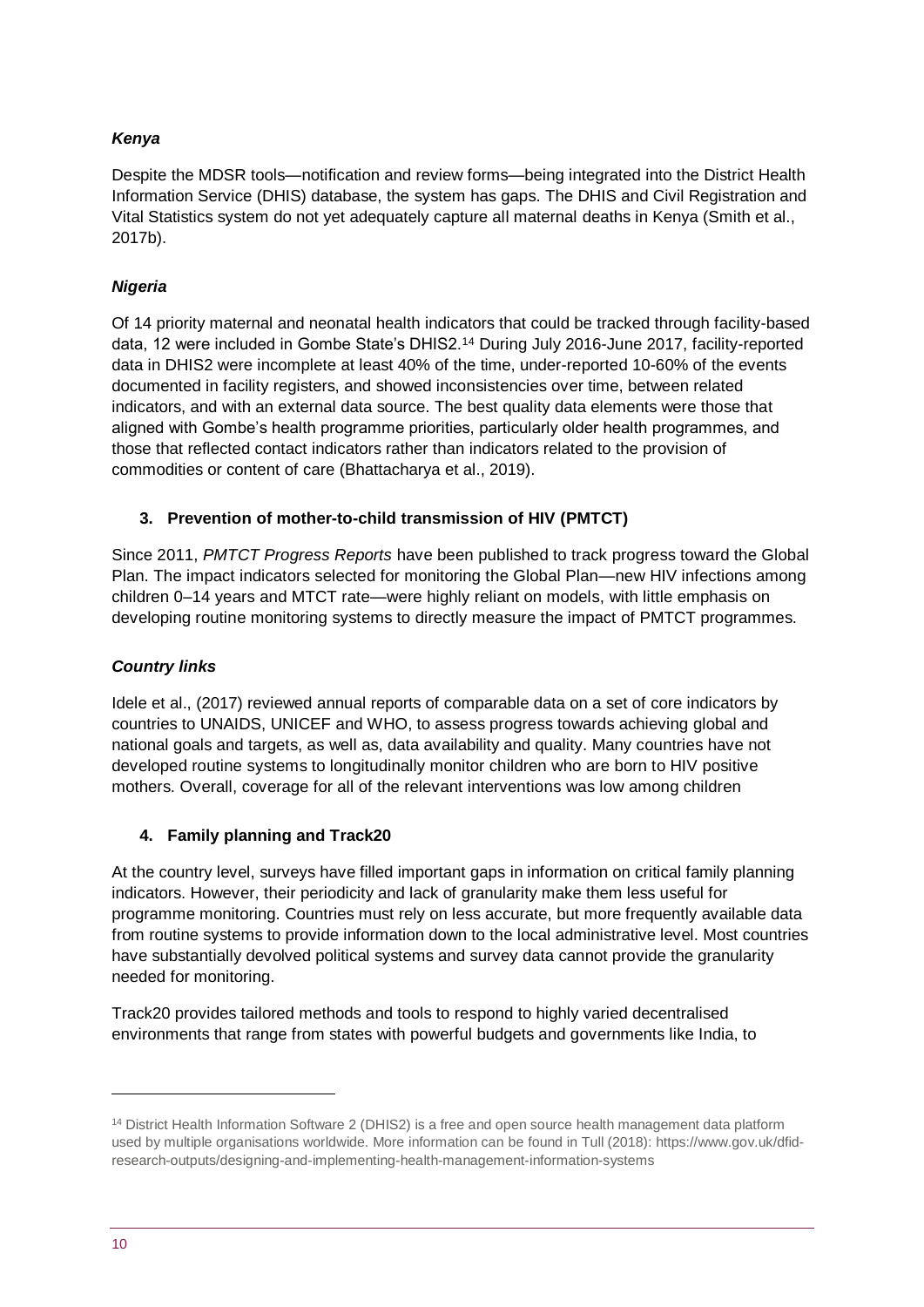counties in Kenya with strong governments and emerging administrative and budgetary capacity: 15

#### *Country links*

- Engaging with provinces in **Nigeria** on selecting priority interventions and analysing routine data;
- Collaborating with the **Zimbabwe** Ministry of Health on improvements to DHIS2 for data capture;
- Supporting the use of multiple indicators to increase efficiencies in the use of supervision resources in **Kenya**; and
- Supporting provinces to develop strategies for contraceptive growth in **Pakistan**.

### **Newborn and child morbidity and mortality**

Routine measurement of foetal intrapartum deaths and newborn deaths that occur in health facilities can help to evaluate efforts to improve the quality of intrapartum care to save lives. However, few examples exist of readily available indicators on perinatal mortality in the facility setting (Plotkin et al., 2018). The following are examples of tools and indicators used to monitor newborn morbidity and mortality:

#### **1. Every Newborn Tracking Tool**

The *Every Newborn Tracking Tool* maps the ability of countries to determine whether four highimpact interventions (newborn resuscitation, treatment of serious newborn infection, kangaroo mother care, and antenatal corticosteroids) are monitored by the Health Management Information System (HMIS) (WHO & UNICEF, 2018: 29). The Every Newborn 2018 annual report, *Reaching Every Newborn National 2020 Milestones* (WHO & UNICEF, 2018)*,* provides an up-to-date account of country progress reported by the 75 countries and territories who used the Every Newborn Tracking Tool in 2017 (WHO & UNICEF, 2018). The report provides an in-depth look at progress towards the eight Every Newborn Milestones,<sup>16</sup> identifying common areas of progress and challenges. The results show overall improvement across all national milestones demonstrating country level commitment to achieving the milestones in the Every Newborn Action Plan (WHO & UNICEF, 2018).

#### **2. Birth registries**

A well-functioning Civil Registration and Vital Statistics (CRVS) system registers all births and deaths, issues birth and death certificates, and compiles and disseminates vital statistics, including information on cause of death. CRVS systems are complex adaptive systems involving multiple stakeholders in different Government agencies (at a minimum, Ministry of Health, civil registration authority, and national statistics office) (Cobos Muñoz et al., 2018).

<sup>15</sup> [http://www.track20.org/pages/our\\_work/country\\_support/data\\_needs.php](http://www.track20.org/pages/our_work/country_support/data_needs.php)

<sup>&</sup>lt;sup>16</sup> The eight national milestones by 2020 with tracer indicators results: National plans; Quality of care; Investment in health workforce; Health workforce and support; Community engagement; Parents' voices and champions; Data; and Research and innovation.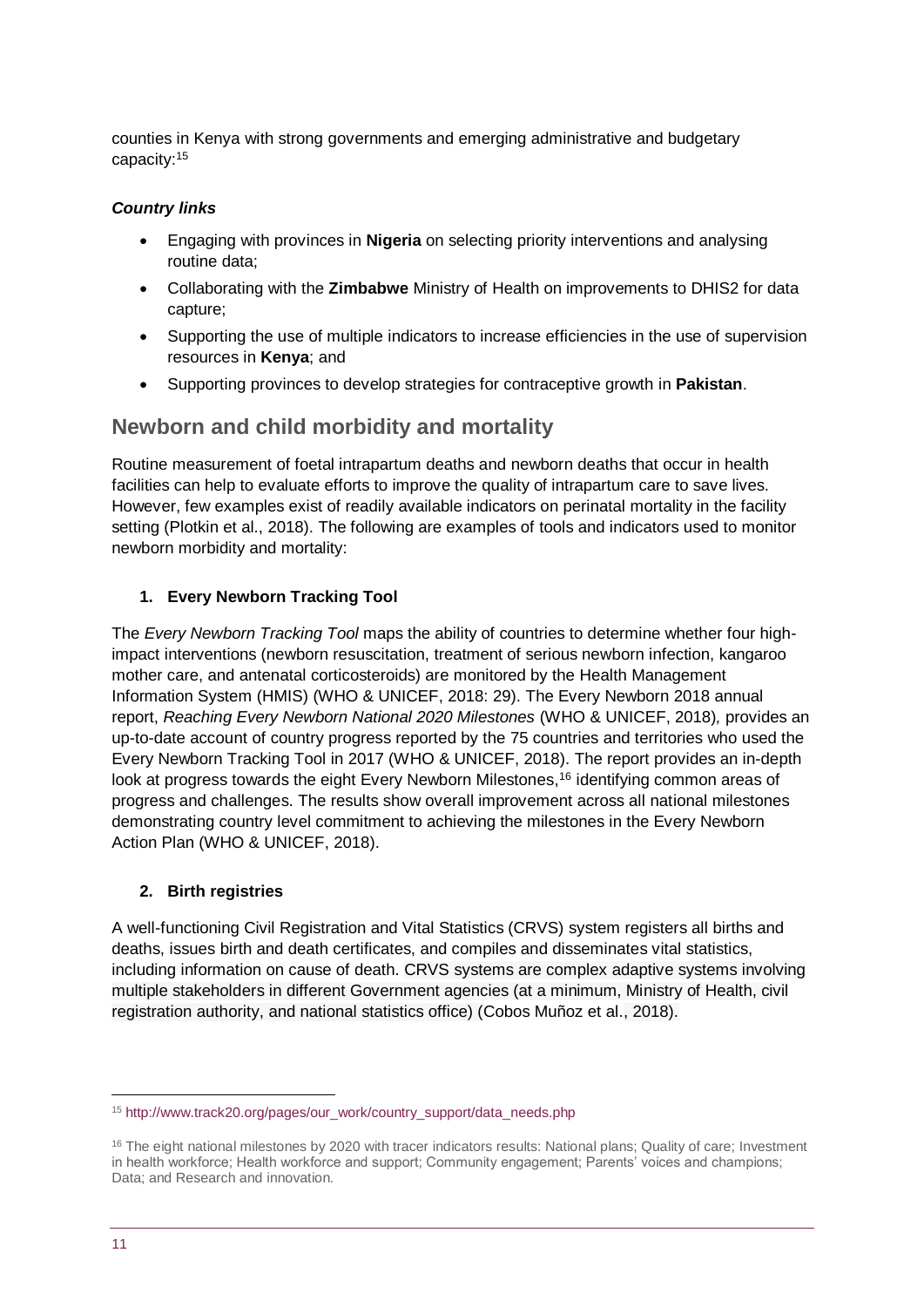Electronic health registries - *eRegistries* - are electronic information systems for vital health data storage.<sup>17</sup> They represent integrated systems that secure a triple return on investments: first, effective single data collection for health workers to seamlessly follow individuals along the continuum of care and across disconnected cadres of care providers. Second, **real-time public health surveillance and monitoring of intervention coverage**, and third, feedback of information to individuals, care providers and the public for transparent accountability (Frøen et al., 2016). Birth eRegistries are specifically aimed at unifying information on individuals from preconception to the postpartum period and including newborn and child health data. Such records are an emerging opportunity for maternal healthcare researchers. However, LMICs have failed to provide the collection, analysis, and notification of health data, resulting in information that is often incomplete and fragmented (Santana et al., 2018).

#### *Bangladesh*

Recently, technology has been incorporated to transition from paper-based systems towards **electronic Logistic Management Information Systems (eLMIS),** which can range from a simple database to web-based platforms. Research from LSHTM show that Bangladesh is at the forefront of eLMIS, implementing a web-based platform for tracking commodities.<sup>18</sup> Logistics support officers use the eLMIS to identify low performing facilities and target them for supportive supervision visits.

#### *Brazil*

*The SINASC system* (Sistema de Informações Sobre Nascidos Vivos, the Brazilian Live Birth Information System database)<sup>19</sup> provides microdata for live births by sex, birth place, birth weight, age and residence of mother, plus other variables. The Secretariat of Health Surveillance (Ministry of Health) manages *SINASC*. This electronic registration system, developed by the SUS Computer Science Department (DATASUS), and aimed at gathering epidemiologic information on live newborn infants across the national territory. Data is collected in a cross-sectional manner at the time of birth. Since 1990, it has carried out continuous registration, with monthly consolidation of live-born infants based on completion of the Certificate of Live Birth (CLB) that is distributed in three copies to the whole country (Santana et al., 2018: 2). This nationally standardised document, also known as a 'declaration of live birth', is required for all live births, whether the delivery occurs in the home or hospital. Data from these documents is processed at the municipal level and reported to a national database.

#### **3. Immunisation**

According to WHO data, success in reducing vaccine-preventable mortality in mothers and children has been dramatic. The WHO/UNICEF working group on immunisation data quality and use has resulted in the provision of support to countries with tools and processes for improving

<sup>&</sup>lt;sup>17</sup> Registries are being developed and used in many high burden countries, but their potential benefits are far from realised, as few countries have fully transitioned from paper-based health information to integrated electronic backbone systems (Frøen et al., 2016).

<sup>18</sup> <https://www.who.int/pmnch/knowledge/publications/summaries/ks20.pdf>

<sup>19</sup> [http://datasus.saude.gov.br/sistemas-e-aplicativos/eventos-v/sinasc-sistema-de-informacoes-de-nascidos](http://datasus.saude.gov.br/sistemas-e-aplicativos/eventos-v/sinasc-sistema-de-informacoes-de-nascidos-vivos)[vivos](http://datasus.saude.gov.br/sistemas-e-aplicativos/eventos-v/sinasc-sistema-de-informacoes-de-nascidos-vivos)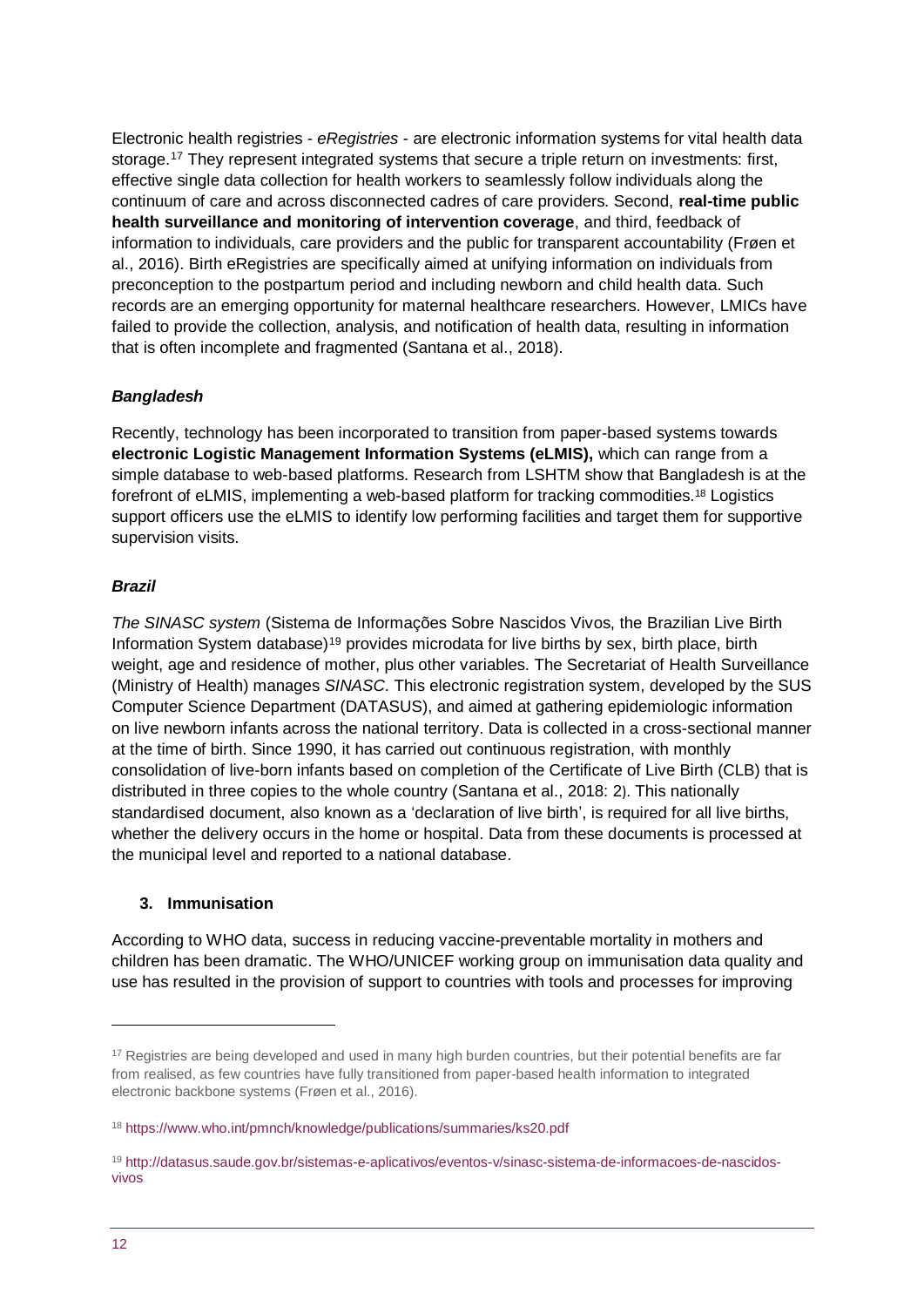immunisation data quality. This is mainly via the USAID Maternal and Child Survival Programme (MCSP), currently working in 25 countries.

#### *Country links*

Countries within Africa are at different stages in the development and implementation of electronic immunisation registries (EIRs) (Namageyo-Funa et al., 2018). While some countries have EIRs that are stand alone, others have IRs that are integrated as immunisation modules within other parts of an electronic medical records system within a facility (Frøen et al., 2016; Namageyo-Funa et al., 2018).

# **4. Consistency and differences of data and indicators**

In low-income countries, vital statistics systems are insufficient or non-existent. In these cases, population-based samples are used (Santana et al., 2018). Vital statistics are a form of national surveillance for health events, contributing to the creation of diverse **population-based indicators**. The cause of death, associated factors, and knowledge on sociodemographic characteristics of the population allow an analysis of the health situation and guide public health prevention and intervention strategies.

Country capacity for M&E is critical, alongside strengthening of national structures and processes for review and action (Costello et al., 2018). The following key bodies have various indicators when obtaining country level data:

#### **Countdown to 2030**

The country profiles used by *Countdown* include monitoring data on demographics, mortality, coverage of evidence-based interventions, nutritional status and socioeconomic equity in coverage, and information on health policies, systems and financing.<sup>20</sup>

The intervention coverage indicators that *Countdown* tracks span the continuum of care from pregnancy prevention and planning to pregnancy to childbirth to the postnatal period and infancy to childhood, and include equity, nutrition, and environmental factors (UNICEF & WHO, 2017: 1- 2). Therefore, the indicators come from standardised population-based surveys, including **Multiple Indicator Cluster Surveys (MICS), Demographic and Health Surveys (DHS), other national surveys and surveillance systems that meet data quality standards** (UNICEF & WHO, 2017: 245-250).

According to progress research from UNICEF and WHO (2017), indicators that did not show large increases in coverage include demand for family planning satisfied with modern methods; four or more antenatal care visits; infant and young child feeding behaviours, including early initiation of breastfeeding and exclusive breastfeeding (used as proxies for indicators of coverage of nutrition programmes); and indicators for the treatment of childhood illnesses (such as careseeking for pneumonia, and use of oral rehydration salts and zinc for diarrhoea) (UNICEF & WHO, 2017: 2).

<sup>20</sup> <http://countdown2030.org/country-and-regional-networks/country-profiles>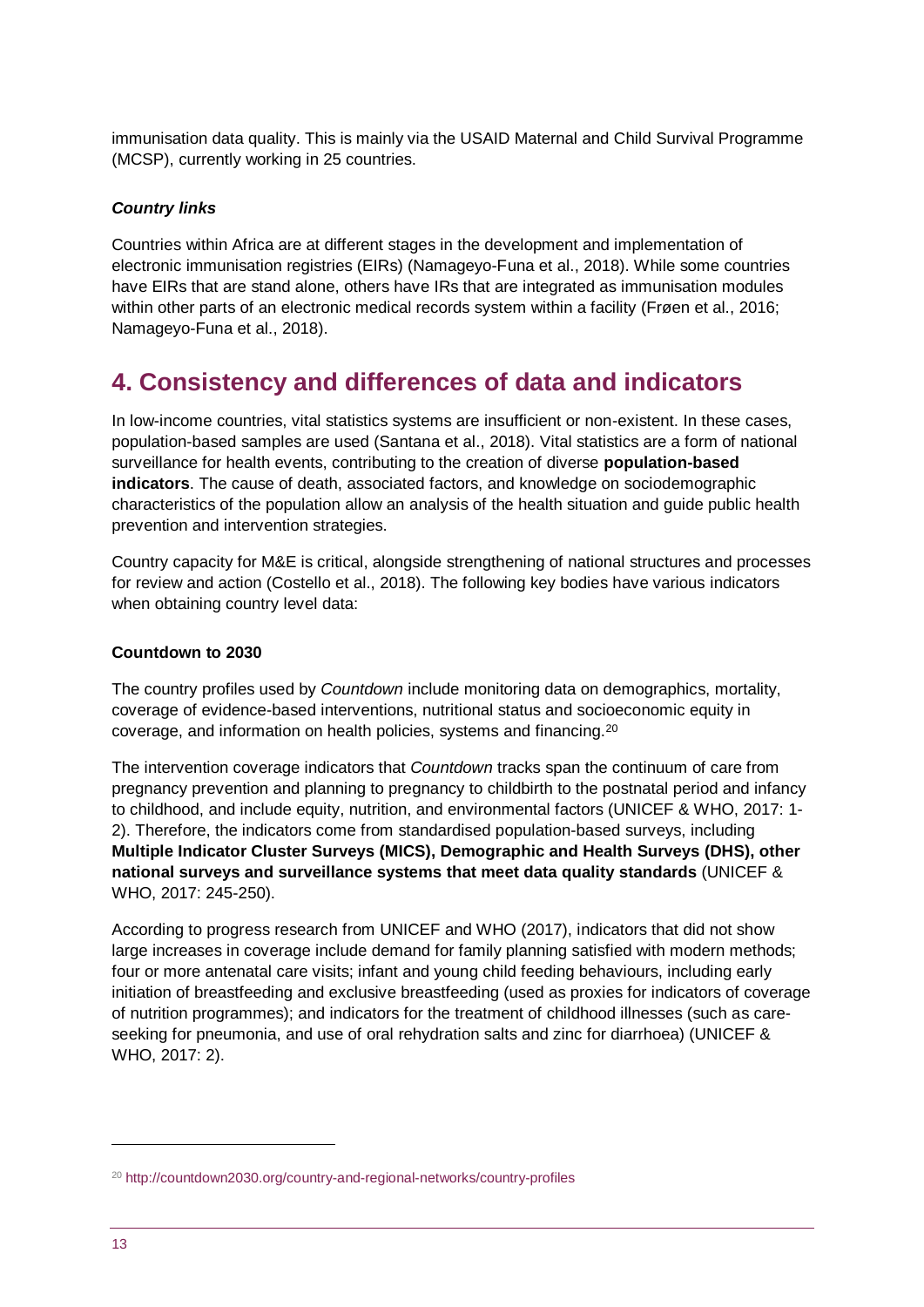Mortality data are provided by **United Nation's sources and academic collaborations**. The *Countdown* relies upon WHO global databases on policies, health workforce and financing indicators for many of the driver-related analyses. Data on availability of emergency obstetric care comes from UNFPA and the Averting Maternal Death and Disability programme; legal status of abortion data is from the UN Population Division database for 2015.<sup>21</sup> Detailed information on the data sources for each of the indicators tracked by *Countdown* is available in the 'Countdown Report' annexes.

Country level data is obtained from 81 *Countdown* priority countries, which together account for 95% of maternal deaths and 90% of deaths among children under 5 years of age (UNICEF & WHO, 2017: 1). The 2017 equity technical working group is expanding its analyses to include:

- 1. Large set of new Sustainable Development Goal (SDG) indicators related to RMNCAH and nutrition.
- 2. Contraceptive use and fertility preservation counselling for modern methods and for sexually active women.

#### **Guttmacher Institute**

The majority of country level data is obtained from **DHS and other surveys**. *Guttmacher* relies on country-level partners to help measure what matters, field large-scale research studies, and get the findings to important stakeholders. These stakeholder partners bring frontline knowledge of the social and political context in their countries, expertise in data collection and analysis, and well-established platforms to get information in front of policymakers, journalists and other key audiences.<sup>22</sup>

*Guttmacher* began work on this list of high-priority SRHR SDG indicators in late 2014. The recommendations take into account advocates' picks for the **highest priority SRHR topic areas** and the imperative from the **United Nations** to limit the number of SDG indicators; they also take into account whether reliable, nationally representative data are available from a significant proportion of countries, are comparable across countries and can be tracked over time (Guttmacher Institute, 2015: 2). The recommended indicators cover nine topic areas: contraception; sexual and reproductive health service availability; knowledge about SRHR; adolescent fertility; quality of care (including respect for rights); prevention of STIs; abortion; comprehensive sexuality education, and gender equality in SRHR.

#### **PMNCH**

The online database enables the user to search all members according to country, region, constituency and focus of work of *PMNCH* member countries. Country-level data is obtained from a combination of **technological innovations and private sector coordination**. There are now significant opportunities related to initiatives such as *Every Woman, Every Child* for

<sup>21</sup> <http://countdown2030.org/about/data/technical-review-process>

<sup>22</sup> <https://www.guttmacher.org/about/partnerships-collaborations>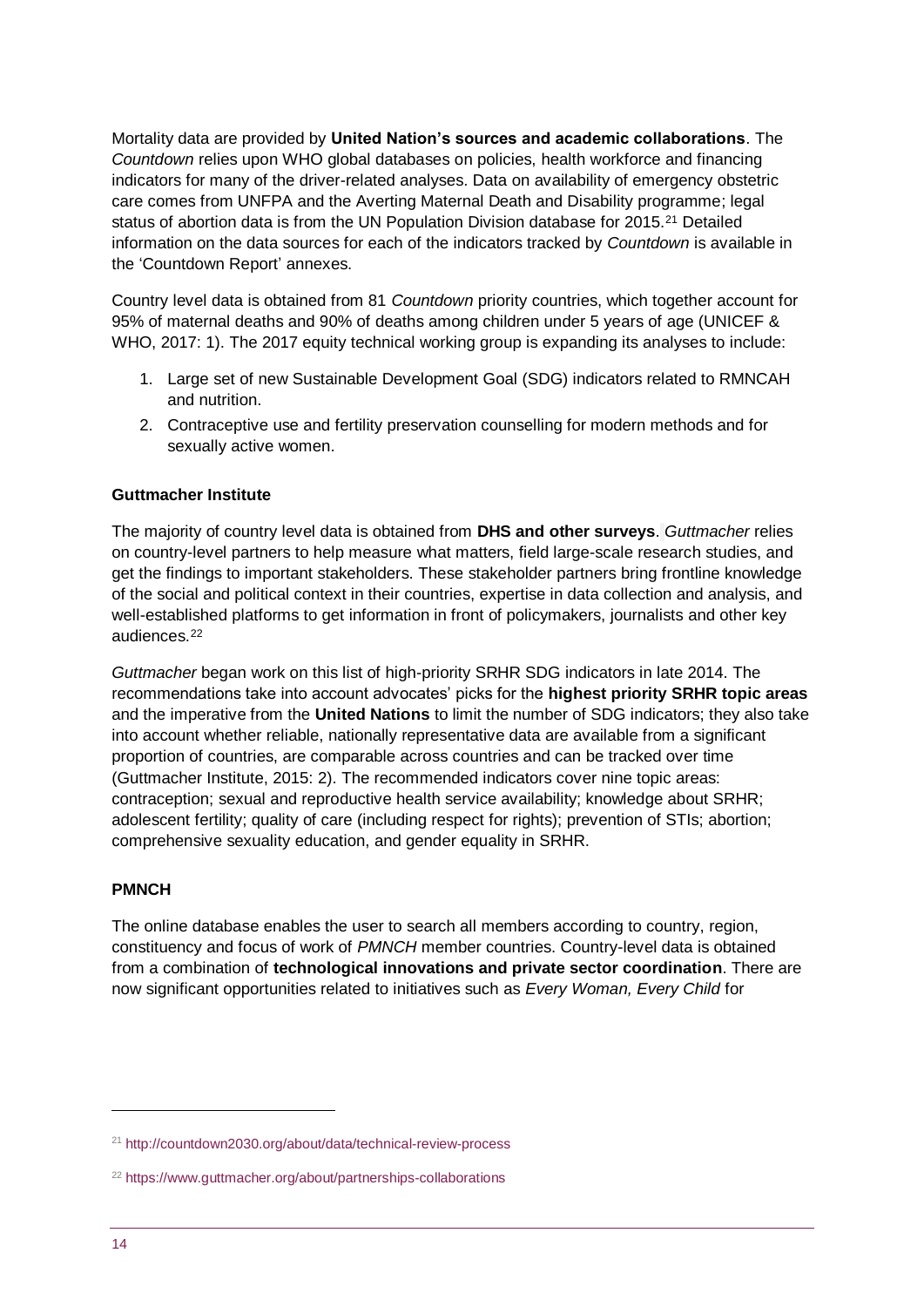stakeholders to engage in building demand, strengthening supply chains, and ensuring sustained availability to family planning commodities, information, and services.<sup>23</sup>

Private sector supply chains rely heavily on technology to provide real-time stock monitoring data, indicating a potential role for their appropriate application in a health system context. **Logistic Management Information Systems (LMIS)** are the backbone of monitoring supply chain performance, providing critical data for forecasting, quantification, and inventory management.

#### **Track20 Project**

*Track20* works **directly with governments** in participating FP2020 countries to collect, analyse, and use data to monitor progress annually in family planning indicators, and to actively use data to improve family planning strategies and plans.

*Track20* works with FP2020 pledging countries to recruit and train family planning M&E officers placed in the country Ministry of Health, Office of Population, or other relevant offices. These M&E officers serve as point persons for family planning data from both the **public and private sectors**. They collate, analyse, and disseminate family planning data for reporting, programme improvement, and strategic decision-making. These officers play a leading role in building consensus around estimates for annual reporting on family planning progress to FP2020.<sup>24</sup> *Track20* is currently supporting M&E officers in 35 countries.

#### **WHO and UNICEF**

Immunisation estimates are based on **Government reports** submitted to WHO and UNICEF and are supplemented by **survey results from the published and grey literature**. **Local experts**, primarily national immunisation system managers and WHO/UNICEF regional and national staff, are consulted for additional information on the performance of specific immunisation systems. **Estimates** are derived through a country-by-country review of available data; no statistical or mathematical models are used. Draft estimates are made, sent to national authorities for review and comment and modified in light of their feedback. While the final estimates may not differ from reported data, they constitute an independent technical assessment by WHO and UNICEF of the performance of national immunisation systems. These country-specific estimates, available from 1980 onward, are updated annually (Burton et al., 2009).

Countries deliver vaccines either through routine health services or supplementary immunisation activities (SIAs), usually community-based or door-to-door immunisation campaigns. Data on the number and timing of SIAs conducted in various countries is compiled by WHO and obtained through UNICEF. Information on the coverage of vaccines not targeted by SIAs (e.g., DPT) is extracted from **DHSs** (Chakrabarti et al., 2019).

<sup>23</sup> <https://www.who.int/pmnch/knowledge/publications/summaries/ks20.pdf>

<sup>&</sup>lt;sup>24</sup> [http://www.track20.org/pages/our\\_work/country\\_support/dedicated\\_officers.php](http://www.track20.org/pages/our_work/country_support/dedicated_officers.php)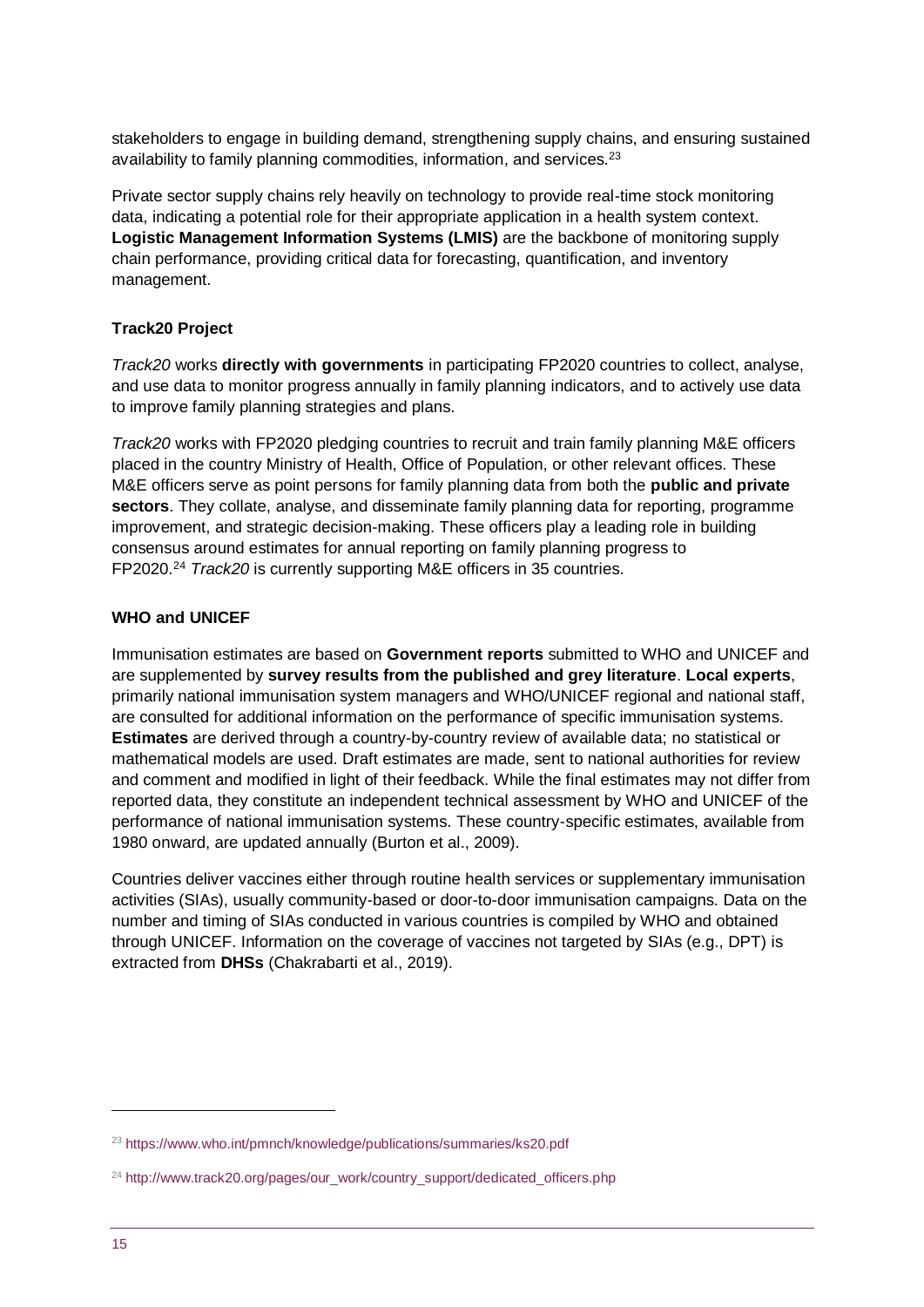Countries usually submit data to WHO within 12-18 months after the closure of their records for the calendar year. Data checking, compilation and verification takes considerable time at the country level, therefore sometimes the latest years of data for a country can be missing.<sup>25</sup>

The WHO Global Health Observatory brings together country data in an open and accessible database for countries (Costello et al., 2018). Since 2012, the same 11 indicators on reproductive, maternal and child health, disaggregated for gender and other equity considerations, are being used for the purpose of monitoring progress towards the goals of the Global Strategy. At least 50 countries use and have up to date accurate data on the core indicators, disaggregated, as part of their M&E systems. 26

Of the 44 indicators used by UNICEF, linked to nine SDGs specific to children, 39 were assessed for data availability and progress. On average, 75-80% of indicators in countries either have insufficient data or show insufficient progress.<sup>27</sup>

## **Consistency and differences in tools**

The most common health facility assessment tools are the DHS Programme's Service Provision Assessment (SPA)<sup>28</sup>, the WHO Service Availability and Readiness Assessment (SARA)<sup>29</sup>, and the emergency obstetric and newborn care (EmONC) assessments, currently managed by Averting Maternal Death and Disability (AMDD) $30$  in collaboration with UNFPA. The content of these tools with regards to service readiness specifically for inpatient care of small and sick newborns has not previously been systematically evaluated (Moxon et al., 2018).

For service readiness to provide inpatient care for small and sick newborns, a matrix by Moxon et al. (2018) detailed over 600 structural characteristics. Their review of the SPA, the SARA and the EmONC assessment tools identified several measurement omissions to capture information on key intervention areas, such as thermoregulation, feeding and respiratory support, treatment of specific complications (seizures, jaundice), and screening and follow up services, as well as specialised staff and service infrastructure.

<sup>25</sup> <http://apps.who.int/healthinfo/statistics/mortality/whodpms/help/faq.htm>

<sup>26</sup> [https://www.who.int/woman\\_child\\_accountability/progress\\_information/recommendation2/en/](https://www.who.int/woman_child_accountability/progress_information/recommendation2/en/)

<sup>&</sup>lt;sup>27</sup> [https://www.unicef.org/press-releases/nine-things-you-didnt-know-about-sdgs-and-how-they-impact-lives](https://www.unicef.org/press-releases/nine-things-you-didnt-know-about-sdgs-and-how-they-impact-lives-children)[children](https://www.unicef.org/press-releases/nine-things-you-didnt-know-about-sdgs-and-how-they-impact-lives-children)

<sup>&</sup>lt;sup>28</sup> Program DHS. Service Provision Assessments Calverton, MD, USA: ICF Macro; 2014. Available: <http://www.measuredhs.com/What-We-Do/Survey-Types/SPA.cfm>

<sup>29</sup> World Health Organization. Service Availability and Readiness Assessment (SARA): an annual monitoring system for service delivery: Reference Manual. 2015. [http://www.who.int/healthinfo/systems/sara\\_reference\\_manual/en/](http://www.who.int/healthinfo/systems/sara_reference_manual/en/)

<sup>30</sup> Averting Maternal Death and Disability (AMDD). 2017. [https://www.mailman.columbia.edu/research/averting](https://www.mailman.columbia.edu/research/averting-maternal-death-and-disability-amdd)[maternal-death-and-disability-amdd](https://www.mailman.columbia.edu/research/averting-maternal-death-and-disability-amdd)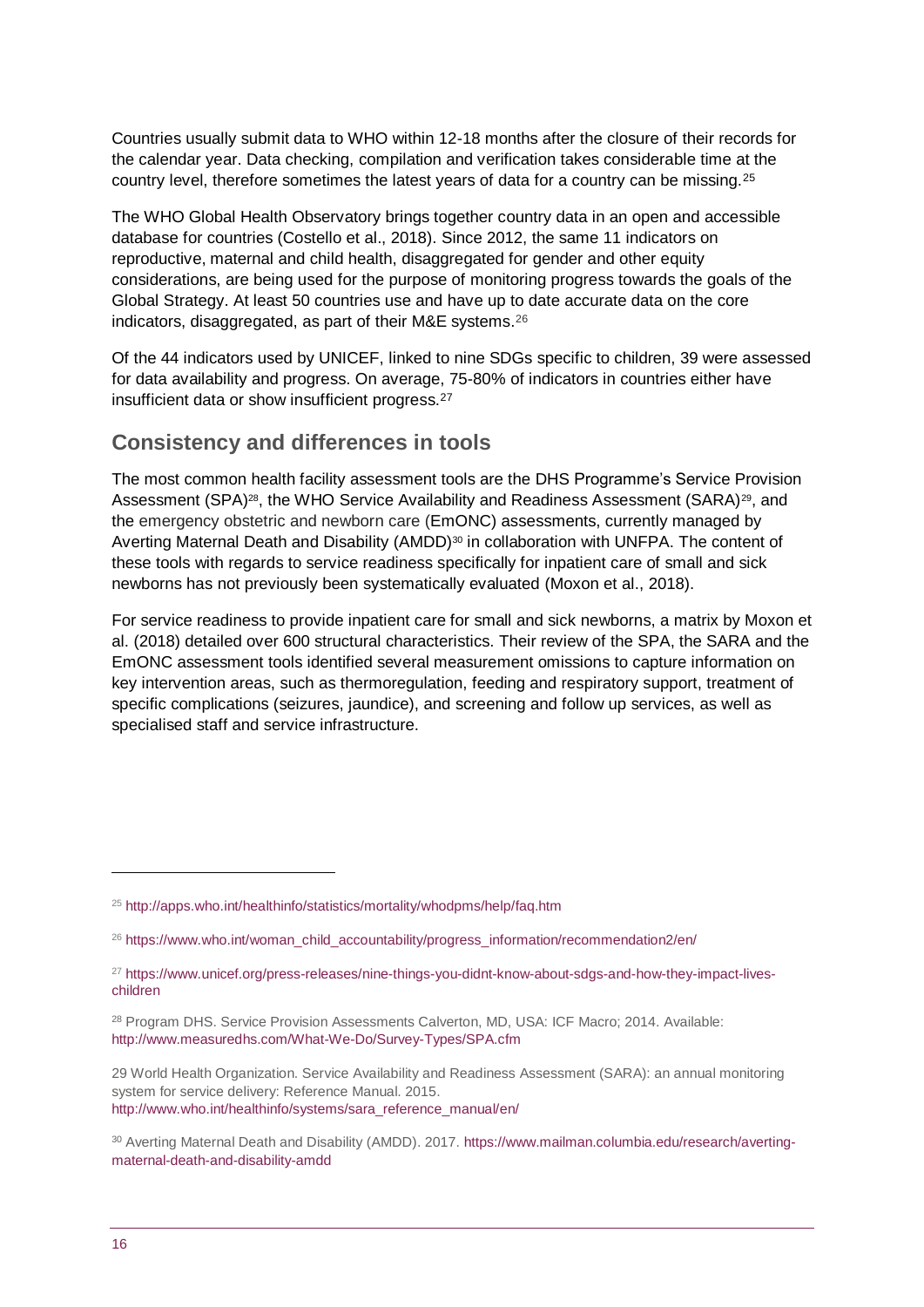# **Consistency and differences in indicators**

Moller et al. (2018) aimed to compile and synthesise recommended indicators in order to document the landscape of maternal and newborn measurement and monitoring.<sup>31</sup> The authors compiled, mapped and categorised existing maternal and newborn indicators proposed by or reported by different agencies, academia and professional groups. Indicators pertaining to pregnancy, childbirth, and postpartum/postnatal and newborn care were extracted and included in the indicator compilation, together with key indicator metadata.

The authors found that although considerable efforts have been made to harmonise indicator recommendations, there are still relatively few indicators shared across key monitoring initiatives, and some of those that are shared may have definitional variation (Moller et al., 2018). Rapid, wide-ranging work by a number of multi-stakeholder groups has resulted in a substantial number of indicators, many of which partially overlap and many are not supported with adequate documentation or guidance. The volume of indicators, coupled with the number of initiatives promoting different indicator lists, highlight the need for strengthened coordination and technical leadership to harmonise recommendations for improved measurement and monitoring of data related to maternal and newborn heath (Moller et al., 2018).

# **Improving quality of indicators**

Despite efforts to use facility surveys to measure the quality of family planning programmes, routine, reliable measurement and monitoring of national-level quality has not been possible (Jain, 2018). A new composite index to measure national-level quality, the National Quality Composite Index (NQCI), is proposed and has been used to compare programme quality in 30 developing countries. Index scores represent the unweighted average of scores from indicators of three different dimensions of quality: structure, process and outcome. The structural indicator, the Method Availability Index, used data from the 2014 Family Planning Effort survey, while the process indicator (the Method Information Index) and outcome indicator (the Method Success Index) used data from the most recent DHSs conducted in the included countries. Correlations between these and other indicators were examined. Overall NQCI scores were correlated with existing measures of national-level quality, but not with total fertility rate and modern contraceptive prevalence rate. The NQCI and its three components32 use data routinely collected through national surveys, and can be used to measure and monitor national-level quality of family planning programmes.

## **Mapping the crossover of indicators between mechanisms**

Although research has mapped the spheres of influence between academic institutions, NGOs, etc. (Hoffman & Cole, 2018; Moller et al., 2018), consultations with experts for this rapid review confirmed that there is no available mapping of the crossover of indicators between the mechanisms, such as those used by PMNCH, Countdown, Guttmacher, Track 20, UHC, and WHO.

<sup>&</sup>lt;sup>31</sup> The 9 global monitoring initiatives reviewed were: Countdown to 2030; Every Newborn Action Plan (ENAP); Ending Preventable Maternal Mortality (EPMM); Global Reference List of 100 Core Health Indicators; Global Strategy for Women's and Children's Health; Quality, Equity, Dignity Network; SDGs; Technical consultation on indicators of adolescent health, and United Nations Commission on Life Saving Commodities.

<sup>&</sup>lt;sup>32</sup> Index scores represent the unweighted average of scores from indicators of three different dimensions of quality: structure, process and outcome.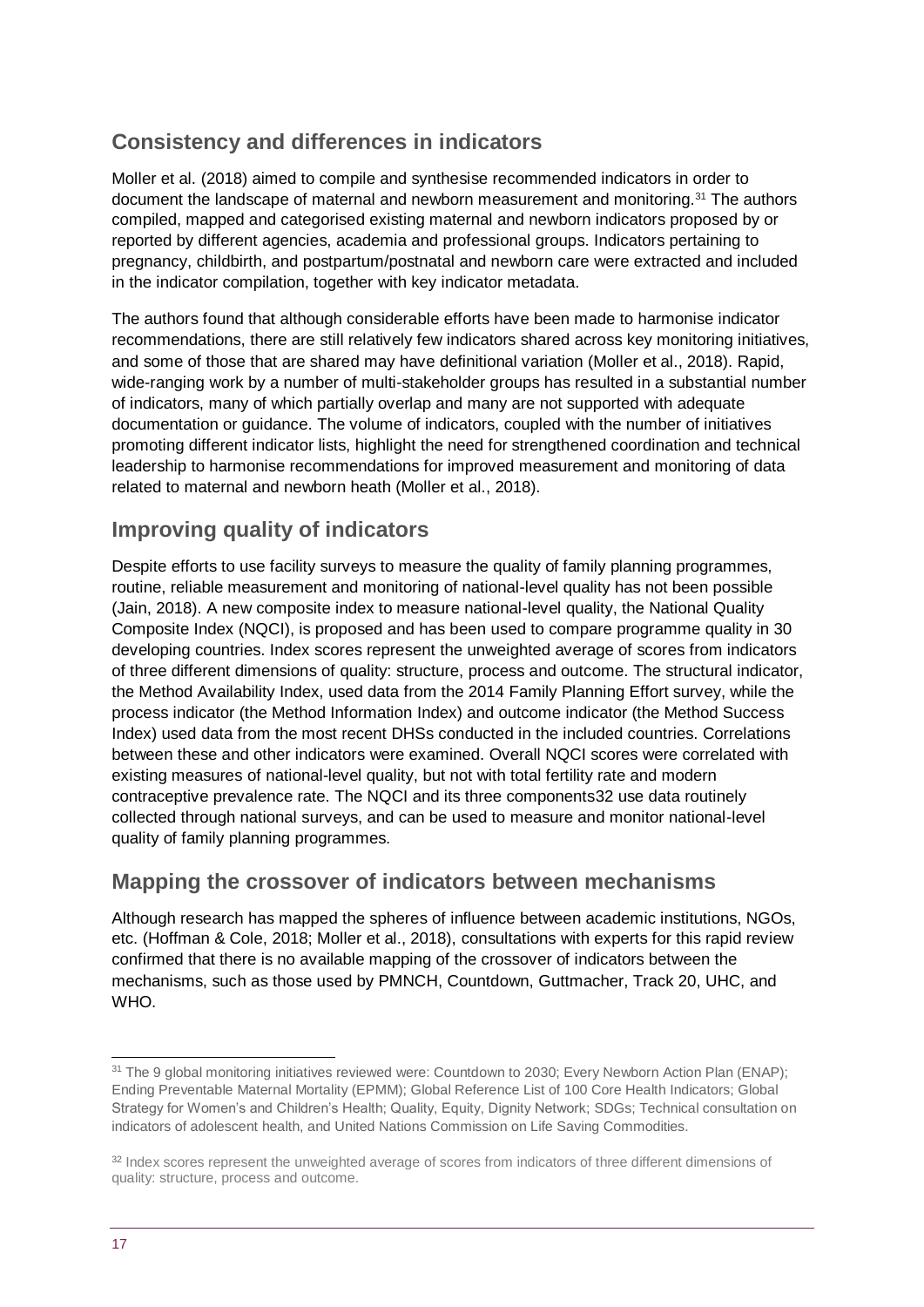The evidence has highlighted several challenges: Global and national investment into health monitoring and evaluation systems has been insufficient, with a notable lack of training, supervision, and funding for officers (Diaz et al., 2018). Surveillance, monitoring, and evaluation of malaria, HIV, TB, nutrition, and immunisation are usually done through separate donor funded programmes, with global disease specific guidance and reporting forms and single disease monitoring systems. This has further increased fragmentation as shown by uncoordinated parallel data collection systems, analysis of multiple data sources focusing on only one disease, and the lack of resources provided to other non-donor funded M&E programmes. More recently, in alignment with the SDGs, a set of indicators and a M&E framework have been developed specifically for maternal, newborn, and child health (UNICEF, 2016; Diaz et al., 2018) but large gaps in data remain (WHO, 2016b; Diaz et al., 2018). In part, this may be because these indicator frameworks are intended for global reporting.

# **5. Accountability**

Accountability is concerned about how countries can monitor, review, and act on what is happening in RMNCAH. Therefore, it is also important to include this in global monitoring frameworks.

Since the Commission on Information and Accountability for Women's and Children's Health made its recommendations in 2011, efforts to strengthen accountability for results and resources for maternal, newborn, and child health have been made at all levels (Costello et al., 2018). However, less attention has been paid to accountability mechanisms for sexual and reproductive health and rights at national and sub-national level. A systematic review by Van Belle et al. (2018) found a complex 'accountability ecosystem' with multiple actors with a range of roles, responsibilities and interactions across levels from the transnational to the local.

#### **WHO and UNICEF**

In terms of accountability, WHO and UNICEF have strengthened regional and country data collection and analysis for women's, children's, and adolescent health (Costello et al., 2018):

- At the **regional level**, the WHO Regional Offices are considering the mechanisms for review and reporting to the Regional Committees. Member States need to consider the review and reporting modalities at the country level. It is envisaged that countries will develop a national level M&E/A framework to monitor performance of the programme, as well as a review process to document best practices, identify problems and make recommendations for corrective action.
- At the **country level**, the National Immunization Technical Advisory Groups (NITAGs) and the Interagency Coordination Committees (ICCs) may have important roles to play in this regard.

Accountability for ensuring sexual and reproductive health and rights is increasingly receiving global attention. The United Nations Commission on Information and Accountability for Women's and Children's Health<sup>3</sup> resulted in a landmark Accountability Framework (WHO, 2011). This Accountability Framework refers to a cyclical process of monitoring, review and remedy/action to assess progress, document success, identify problems that need to be rectified and take prompt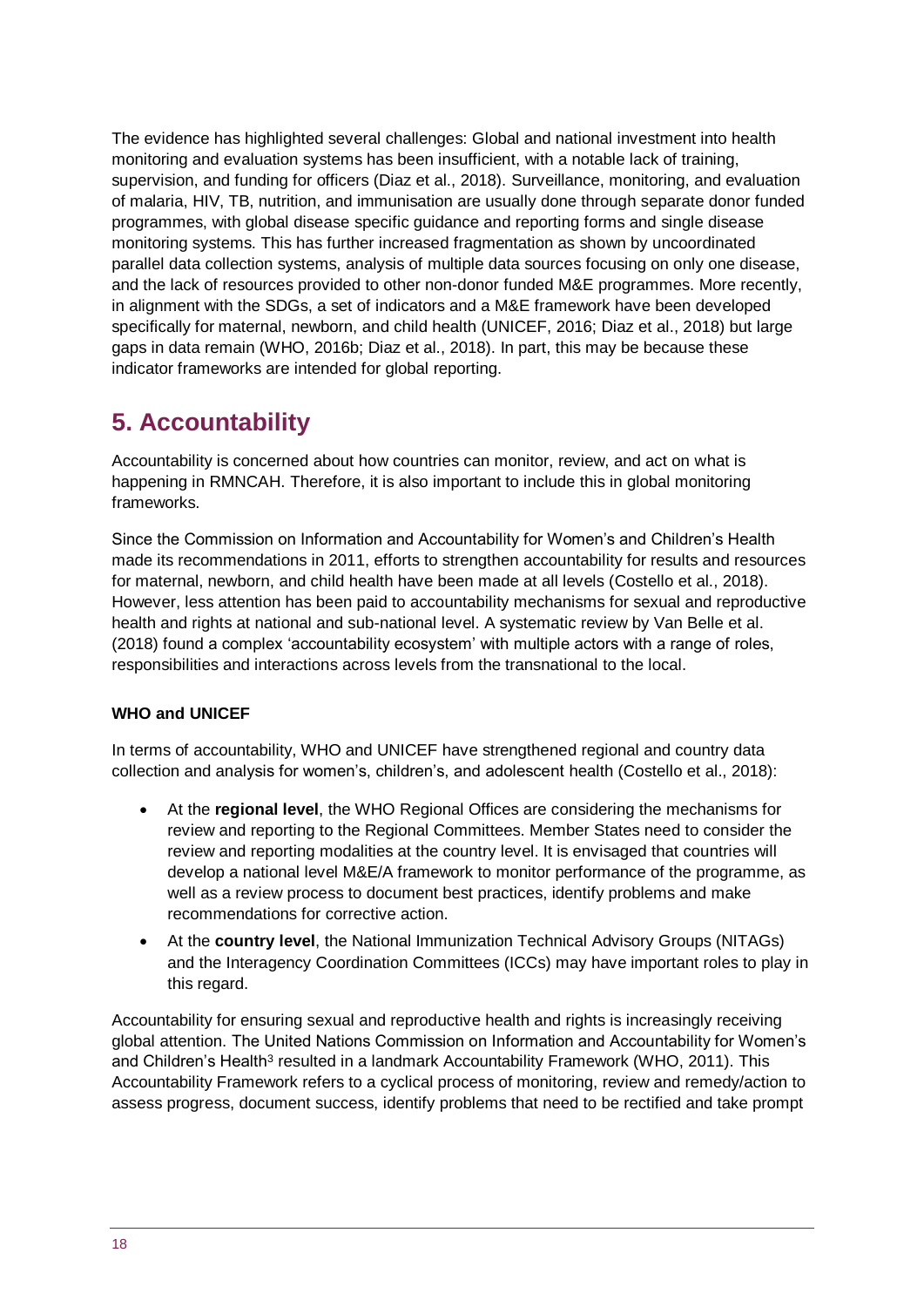action as and where needed. This process must occur at the country, regional and global levels.<sup>33</sup>

The *Global Strategy for Women's, Children's and Adolescents' Health (2016-2030)* was launched by WHO in September 2015 (WHO, 2016a). This is because the "global community could and should do more to save the lives and improve the well-being of women and children."34 The *Strategy* has pledged to harmonise monitoring and reporting, improve civil registration and vital statistics, and promote independent review and multi-stakeholder engagement (WHO, 2015: 7).

The Accountability Framework (see Figure 1) aims to minimise the burden of country-to-global reporting by aligning with 34 indicators from the SDGs. An additional 26 indicators are drawn from established global initiatives for RMNCAH:

Figure 1: The Global Strategy's Accountability Framework

<sup>33</sup> [https://www.who.int/immunization/sage/meetings/2012/november/1\\_MA\\_Framework\\_overview\\_final.pdf?ua=1](https://www.who.int/immunization/sage/meetings/2012/november/1_MA_Framework_overview_final.pdf?ua=1)

<sup>34</sup> Former UN Secretary-General Ban Ki Moon (2015): [https://www.who.int/life-course/partners/global](https://www.who.int/life-course/partners/global-strategy/globalstrategyreport2016-2030-lowres.pdf)[strategy/globalstrategyreport2016-2030-lowres.pdf](https://www.who.int/life-course/partners/global-strategy/globalstrategyreport2016-2030-lowres.pdf)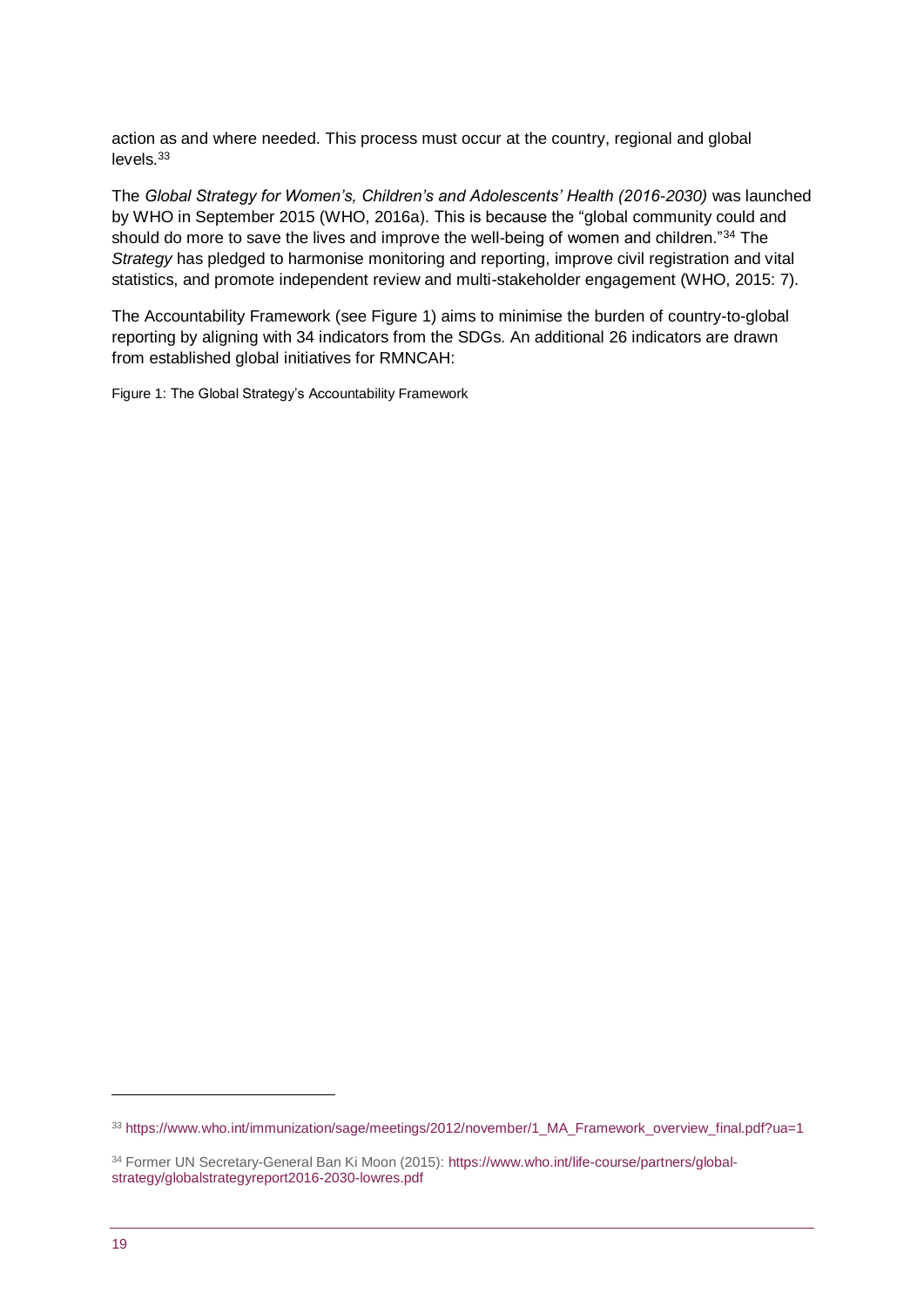

Source: WHO (2015: 72)

Together these 60 indicators provide sufficient depth and breadth for tracking progress on the *Global Strategy* and for evidence-informed advocacy and accountability for resources, results and rights. This framework can support national SDG and health monitoring, and countries can use additional contextual indicators as relevant.

From the 60, 16 key indicators were selected as a minimum subset to provide a snapshot of progress on the *Global Strategy*. These are ambitious objectives to improve women's, children's and adolescents' health in alignment with the SDGs along three axes: 1) **Survive** (end preventable deaths); 2) **Thrive** (ensure health and well-being); and 3) **Transform** (expand enabling environments). Other subsets of indicators could be used for communication with different audiences and on different topics (WHO, 2016b).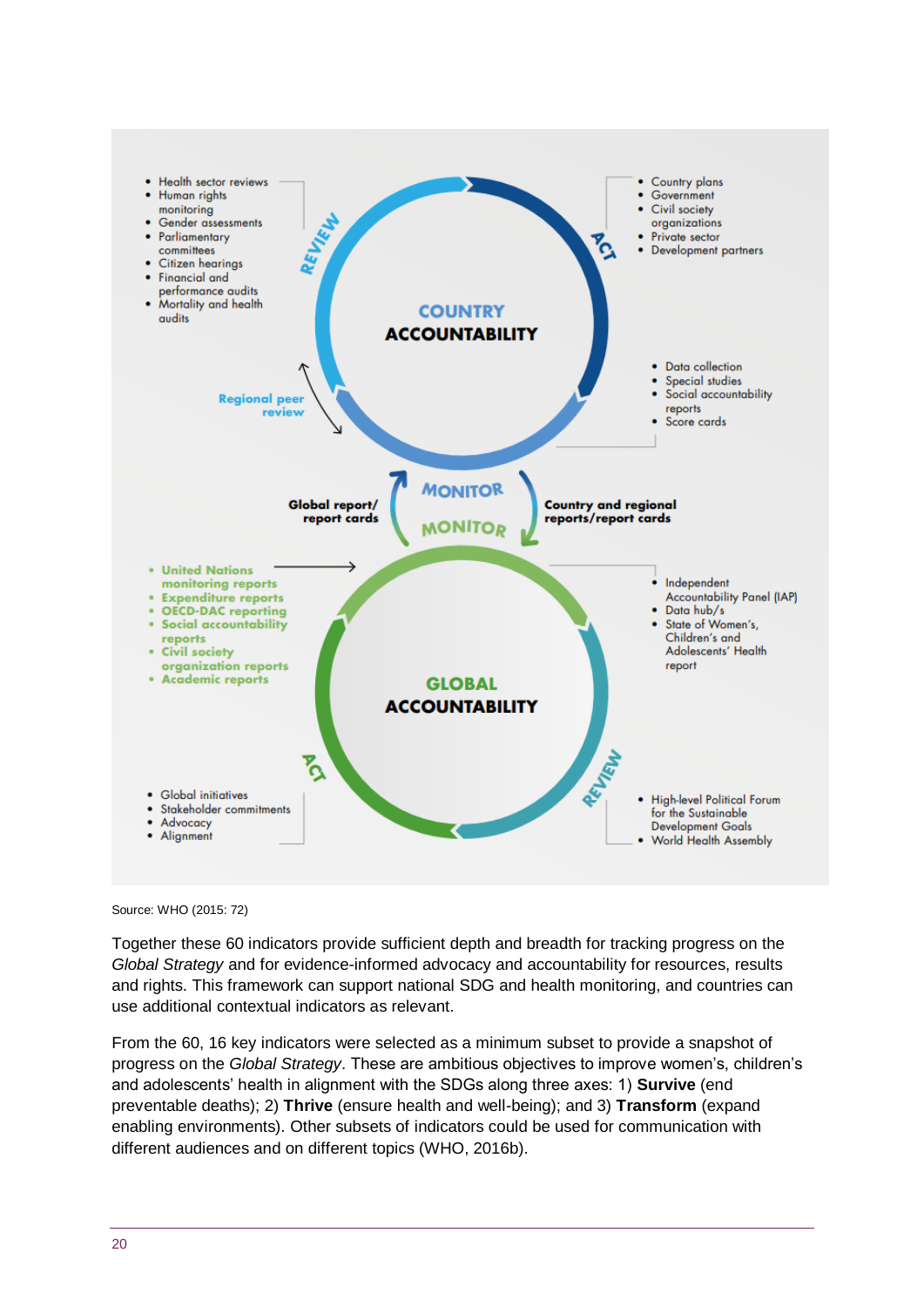#### **Countdown to 2030**

In 2011, *Countdown* agreed to take responsibility for major parts of the follow-up agenda of the Commission for Information and Accountability for Women's and Children's Health, and the seven low-income countries discussed in the first Global Strategy for Women's and Children's Health that were not already included as Countdown priority countries were added to the list. These 75 countries were profiled in the 2012 Countdown report (Building a Future for Women and Children: The 2012 Report), the 2015 Countdown report (A Decade of Tracking Progress for Maternal, Newborn and Child Survival: The 2015 Report) and other reports and analyses (UNICEF & WHO, 2017: 241).

#### **Guttmacher Institute/IPPF**

The Global Financing Facility (GFF) is a major funding mechanism for reproductive, maternal, newborn, child, and adolescent health and nutrition (RMNCAH-N). The GFF Investors Group, which includes donors, focus country governments, United Nations agencies, private sector and civil society, adopted the GFF Civil Society Engagement Strategy in April 2017. This Strategy defines the roles and responsibilities of various stakeholders in promoting meaningful engagement of civil society, and provides guidance on their future involvement in GFF processes. If implemented, the Strategy will increase civil society participation, and involve stakeholders working on SRHR and with vulnerable groups. This will result in strengthened country-level GFF processes and ensure increased transparency and accountability.<sup>35</sup>

#### **PMNCH**

As part of its role in coordinating global accountability efforts under a unified accountability framework, *PMNCH* hosts the Secretariat for the Independent Accountability Panel (IAP) established in the updated Global Strategy.

#### **What works**

#### **Engaging stakeholders**

Danhoundo et al. (2018) assessed whether engaging multiple health and non-health stakeholders resulted in maternal and newborn health services improvements in sub-Saharan Africa. They documented that engaging a broad range of stakeholders, including citizens, in social accountability initiatives targeting local health facilities can lead to improvements in maternal and newborn health services due to a heightened sense of shared ownership. They also identified higher levels of community engagement in districts where the chiefs of maternal and newborn health councils were engaged (Danhoundo et al., 2018).

#### **'No name, no blame' strategy audits**

The purpose of the *Advances in Labour and Risk Management (ALARM) International Programme* is to improve the quality of obstetric services in low-income countries, as part of the *QUARITE* (Quality of Care, Risk Management and Technology in Obstetrics) trial. To reassure the staff, they adopted a no name, no blame strategy, and by targeting the failed processes

<sup>35</sup> [https://www.ippf.org/sites/default/files/2018-07/APR2017\\_WEB.pdf](https://www.ippf.org/sites/default/files/2018-07/APR2017_WEB.pdf)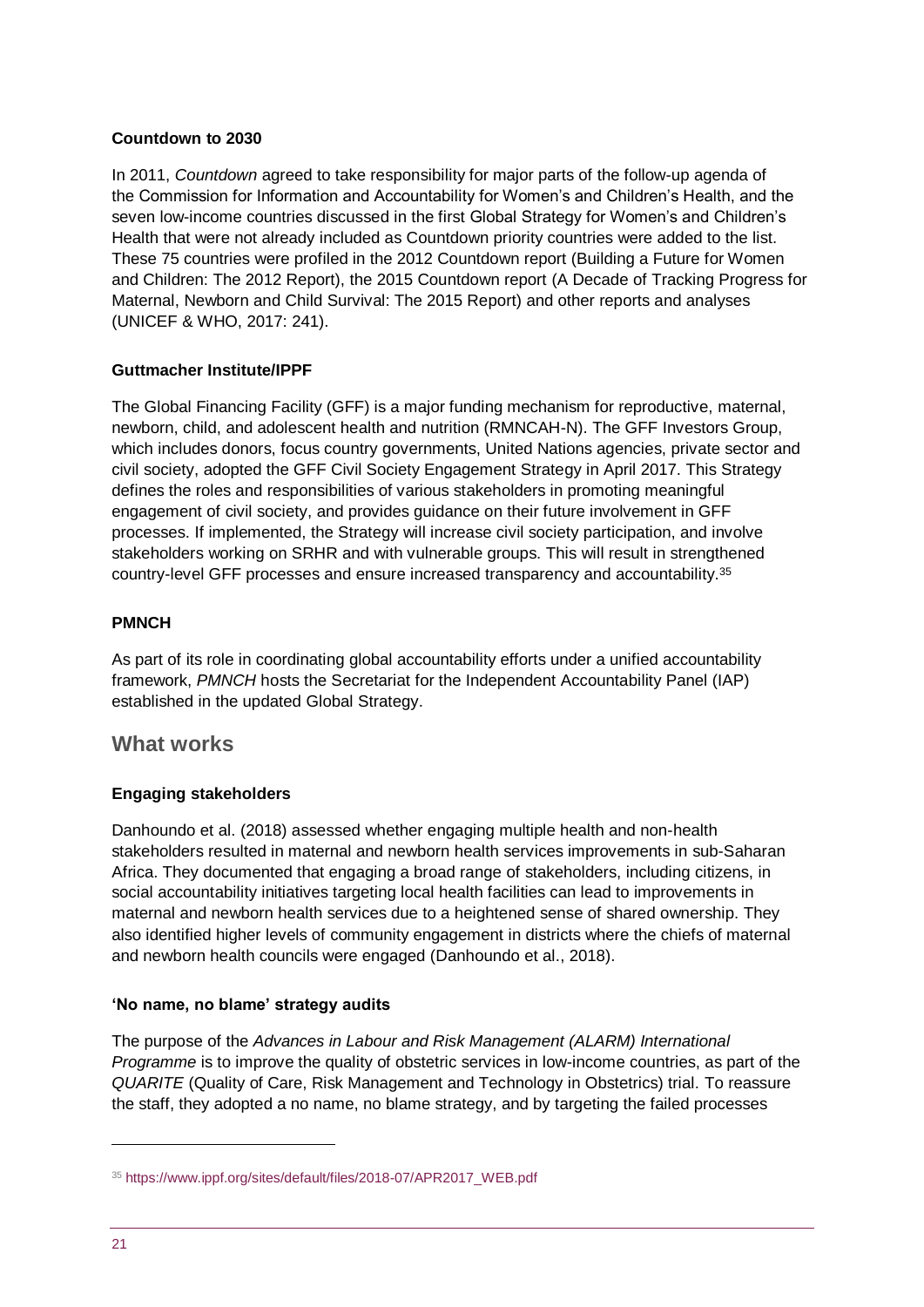rather than the individuals, they succeeded in substantially reducing the mortality rates. Some of the problems that the audits highlighted were surprisingly simple – for example, mothers who went into labour during the night were unable to receive oxytocin because the local pharmacy was closed. The audit brought such issues into the spotlight and a small emergency pharmacy was set up in response.

The initiative successfully reduced overall maternal deaths in hospitals by 15%, and also reduced newborn mortality. There was a substantial impact on rural and remote hospitals in Mali and Senegal, which have extra limitations relating to drug supplies, medical equipment and also training and supervision. In these hospitals, the death rate decreased by 35% as a result of the death audits. *QUARITE* is now expanding its reach to Chad, Niger, and in the future, Burkina Faso.<sup>36</sup>

# **6. References**

Bhattacharya, A.A., Umar, N., Audu, A., Felix, H., Allen, E., Schellenberg, J.R.M., & Marchant, T. (2019). Quality of routine facility data for monitoring priority maternal and newborn indicators in DHIS2: A case study from Gombe State, Nigeria. *PLoS ONE,* 14(1): e0211265. [https://www.healthynewbornnetwork.org/hnn-content/uploads/journal.pone\\_.0211265.pdf](https://www.healthynewbornnetwork.org/hnn-content/uploads/journal.pone_.0211265.pdf)

Bukusuba, J., Kaaya, A.N., & Atukwase, A. (2018). Modelling the impact of stunting on child survival in a rural Ugandan setting. *BMC Nutrition*, 4(1):13. [https://doi.org/10.1186/s40795-018-](https://doi.org/10.1186/s40795-018-0220-4) [0220-4](https://doi.org/10.1186/s40795-018-0220-4)

Burton, A., Monasch, R., Lautenbach, B., Gacic-Dobo, M., Neill, M., Karimov, R., Wolfson, L., Jones, G., & Birmingham, M. (2009). WHO and UNICEF estimates of national infant immunization coverage: methods and processes. *Bulletin of the World Health Organization*, *87*(7), 535-541. DOI: [10.2471/BLT.08.053819](https://dx.doi.org/10.2471%2FBLT.08.053819)

Chakrabarti, A., Grépin, K.A., & Helleringer, S. (2019). The impact of supplementary immunization activities on routine vaccination coverage: An instrumental variable analysis in five low-income countries. *PloS one*, *14*(2), e0212049. DOI: [10.1371/journal.pone.0212049](https://dx.doi.org/10.1371%2Fjournal.pone.0212049)

Cobos Muñoz, D., Abouzahr, C., & de Savigny, D. (2018). The 'Ten CRVS Milestones' framework for understanding Civil Registration and Vital Statistics systems. *BMJ Global Health*, *3*(2), e000673. DOI[: 10.1136/bmjgh-2017-000673](https://dx.doi.org/10.1136%2Fbmjgh-2017-000673)

Costello, A., Peterson, S., Rasanathan, K., Daelmans, B., & Bahl, R. (2018). Where's the leadership? Future commitments of Unicef and WHO for global child health. *BMJ*, 362. DOI: <https://doi.org/10.1136/bmj.k3219>

Danhoundo, G., Nasiri, K., & Wiktorowicz, M.E. (2018). Improving social accountability processes in the health sector in sub-Saharan Africa: a systematic review. *BMC Public Health*, 18(1), 497. DOI[: https://doi.org/10.1186/s12889-018-5407-8](https://doi.org/10.1186/s12889-018-5407-8)

Diaz, T., Rasanathan, K., Meribole, E., Maina, I., Nsona, H., Aung, K.M., Nemser, B., & O'Neill K.P. (2018) [Framework and strategy for integrated monitoring and evaluation of child health](https://www.ncbi.nlm.nih.gov/pubmed/30061104) 

<sup>36</sup> <https://horizon-magazine.eu/article/maternal-death-audits-africa-win-1-mn-innovation-prize.html>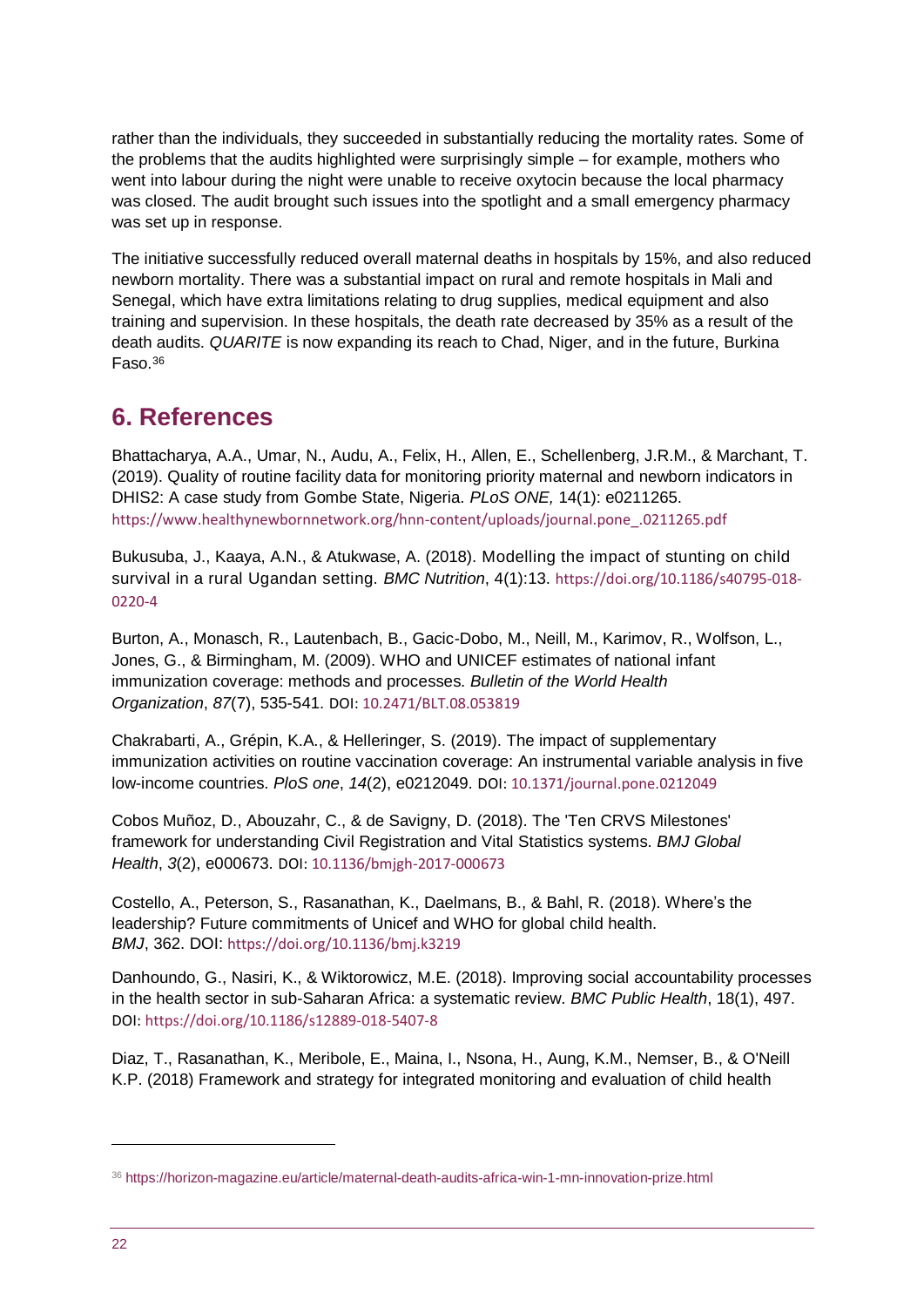[programmes for responsive programming, accountability, and impact.](https://www.ncbi.nlm.nih.gov/pubmed/30061104) *BMJ,* 362: k2785. DOI: <https://doi.org/10.1136/bmj.k2785>

Friberg, I.K., Venkateswaran, M., Ghanem, B., & Frøen, J.F. (2019). Antenatal care data sources and their policy and planning implications: a Palestinian example using the Lives Saved Tool. *BMC Public Health*, 19(1), 124. DOI: [10.1186/s12889-019-6427-8](https://dx.doi.org/10.1186%2Fs12889-019-6427-8)

Frøen, J.F., Myhre, S.L., Frost, M.J., Chou, D., Mehl, G., Say, L., Cheng, S., Fjeldheim, I., Friberg, I.K., French, S., Jani, J.V., Kaye, J., Lewis, J., Lunde, A., Mørkrid, K., Nankabirwa, V., Nyanchoka, L., Stone, H., Venkateswaran, M., Wojcieszek, A.M., Temmerman, M., & Flenady, V.J. (2016). eRegistries: Electronic registries for maternal and child health. *BMC Pregnancy and Childbirth*, 16, 11. DOI: [110.1186/s12884-016-0801-7](https://dx.doi.org/10.1186%2Fs12884-016-0801-7)

Guttmacher Institute (2015). *Sexual and Reproductive Health and Rights Indicators for the SDGs.* September 2015. [https://www.guttmacher.org/sites/default/files/report\\_pdf/srhr-indicators](https://www.guttmacher.org/sites/default/files/report_pdf/srhr-indicators-post-2015-recommendations.pdf)[post-2015-recommendations.pdf](https://www.guttmacher.org/sites/default/files/report_pdf/srhr-indicators-post-2015-recommendations.pdf)

Hoffman, S.J., & Cole, C.B. (2018). Defining the global health system and systematically mapping its network of actors. *Globalization and Health*, *14*(1), 38. DOI[: 10.1186/s12992-018-0340-](https://dx.doi.org/10.1186%2Fs12992-018-0340-2) [2](https://dx.doi.org/10.1186%2Fs12992-018-0340-2)

Idele, P., Hayashi, C., Porth, T., Mamahit, A., & Mahy, M. (2017). Prevention of Mother-to-Child Transmission of HIV and Paediatric HIV Care and Treatment Monitoring: From Measuring Process to Impact and Elimination of Mother-to-Child Transmission of HIV. *AIDS and Behavior*, 21(1), 23-33. DOI: [10.1007/s10461-016-1670-9](https://dx.doi.org/10.1007%2Fs10461-016-1670-9)

Jain, A.K. (2018). A New Composite Index to Measure National-Level Quality of Family Planning Programs. *International Perspectives on Sexual and Reproductive Health*, 44(2), 63-72. DOI: <https://doi.org/10.1363/44e6018>

Macicame, I., Magaço, A., Cassocera, M., Amado, C., Feriano, A., Chicumbe, S., Jone, J., Fernandes, Q., Ngale, K., Vignola, E., De Schacht, C., & Roberton, T. (2018). Intervention heroes of Mozambique from 1997 to 2015: estimates of maternal and child lives saved using the Lives Saved Tool. *J Glob Health*, 8(2): 021202. DOI: [10.7189/jogh.08.021202](https://dx.doi.org/10.7189%2Fjogh.08.021202)

Millimouno, T. M., Sidibé, S., Delamou, A., Bello, K., Keugoung, B., Dossou, J. P., Beavogui, A. H., & Meessen, B. (2019). Evaluation of the maternal deaths surveillance and response system at the health district level in Guinea in 2017 through digital communication tools. *Reproductive Health*, 16(1), 5. DOI[: 10.1186/s12978-019-0671-3](https://dx.doi.org/10.1186%2Fs12978-019-0671-3)

Moller, A.-B., Newby, H., Hanson, C., Morgan, A., El Arifeen, S., Chou, D., Diaz, T., Say, L., Askew, I., & Moran, A.C. (2018) Measures matter: A scoping review of maternal and newborn indicators. *PLoS ONE*, 13(10): e0204763. <https://doi.org/10.1371/journal.pone.0204763>

Moxon, S.G., Guenther, T., Gabrysch, S., Enweronu-Laryea, C., Ram, P.K., Niermeyer, S., Kerber, K., Tann, C.J., Russell, N., Kak, L., Bailey, P., Wilson, S., Wang, W., Winter, R., Carvajal-Aguirre, L., Blencowe, H., Campbell, O., & Lawn, J. (2018). Service readiness for inpatient care of small and sick newborns: what do we need and what can we measure now? *J Glob Health,* 8(1): 010702. DOI: [10.7189/jogh.08.010702](https://doi.org/10.7189/jogh.08.010702)

Murray, J., Head, R., Sarrassat, S., Hollowell, J., Remes, P., Lavoie, M., Borghi, J., Kasteng, F., Meda, N., Badolo, H., Ouedraogo, M., Bambara, R., & Cousens, S. (2018). Modelling the effect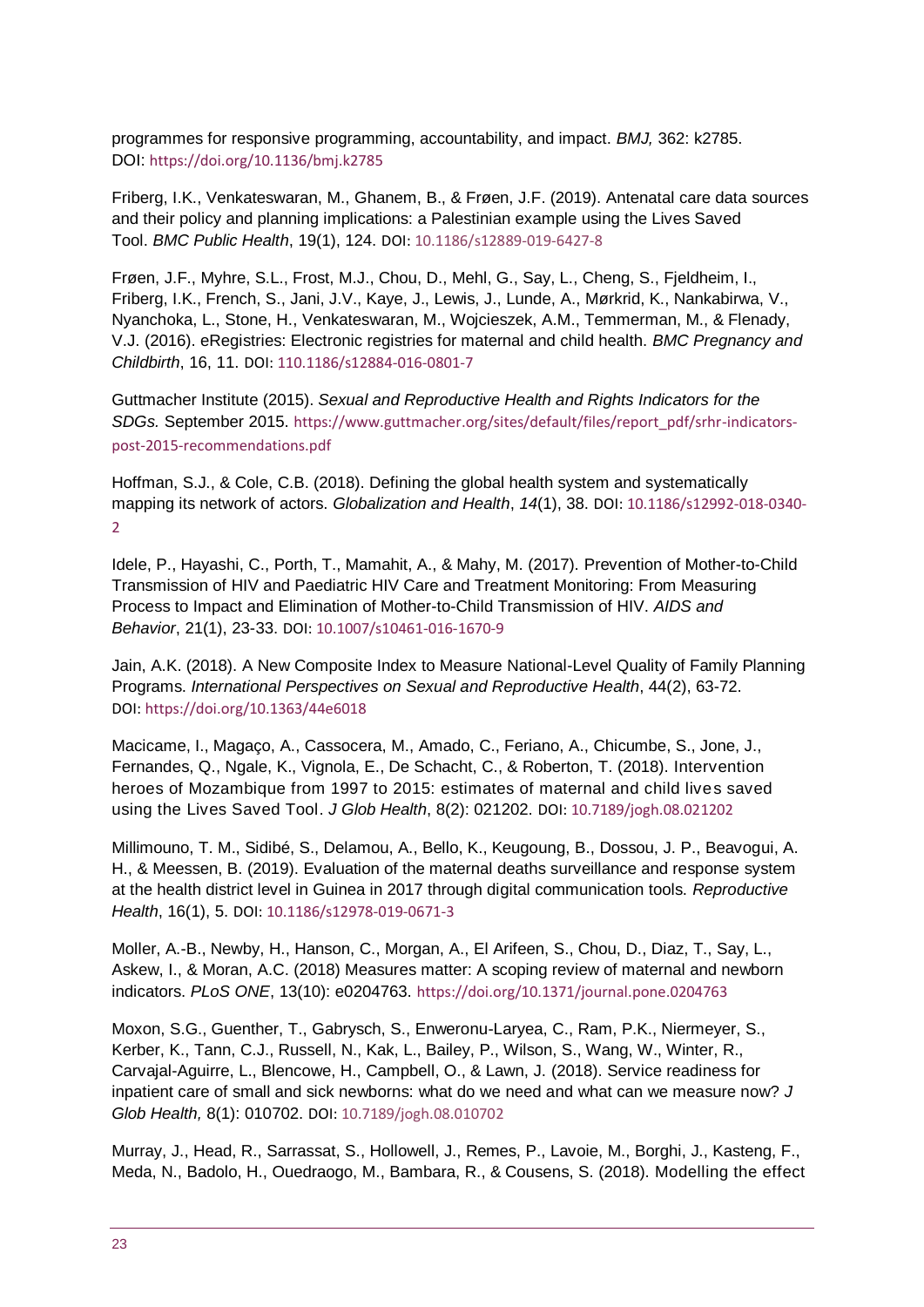of a mass radio campaign on child mortality using facility utilisation data and the Lives Saved Tool (LiST): findings from a cluster randomised trial in Burkina Faso. *BMJ Global Health*, 3(4): e000808. DOI[: 10.1136/bmjgh-2018-000808](https://dx.doi.org/10.1136%2Fbmjgh-2018-000808)

Niyeha, D., Malamsha, D., Mpembeni, R., Charwe, D., Epimark, S., Malima, K., Aveika, A., Aung, T., Hazel, E., Tam, Y., & Heidkamp, R. (2018). [Explaining progress towards Millennium](https://www.ncbi.nlm.nih.gov/pubmed/30643633)  [Development Goal 4 for child survival in Tanzania.](https://www.ncbi.nlm.nih.gov/pubmed/30643633) *J Glob Health*, 8(2): 021201. DOI: [10.7189/jogh.08.021201](https://dx.doi.org/10.7189%2Fjogh.08.021201)

Namageyo-Funa, A., Samuel, A., Bloland, P., & Macneil, A. (2018). Considerations for the development and implementation of electronic immunization registries in Africa. *The Pan African Medical Journal*, 30, 81. DOI[: 10.11604/pamj.2018.30.81.11951](https://dx.doi.org/10.11604%2Fpamj.2018.30.81.11951)

Plotkin, M., Bishanga, D., Kidanto, H., Jennings, M.C., Ricca, J., Mwanamsangu, A., Tibaijuka, G., Lemwayi, R., Ngereza, B., Drake, M., Zougrana, J., Khadka, N., Litch, J.A., & Rawlins, B. (2018). Tracking facility-based perinatal deaths in Tanzania: Results from an indicator validation assessment*. PLoS ONE*, 13(7): e0201238. https:// doi.org/10.1371/journal.pone.0201238

Santana, D.S., Souza, R.T., Surita, F.G., Argenton, J.L., Silva, C.M., & Cecatti, J.G. (2018). Twin Pregnancy in Brazil: A Profile Analysis Exploring Population Information from the National Birth E-Registry on Live Births. *BioMed Research International*, 9189648. DOI: [10.1155/2018/9189648](https://dx.doi.org/10.1155%2F2018%2F9189648)

Smith, H., Ameh, C., Roos, N., Mathai, M., & van den Broek, N. (2017a). Implementing maternal death surveillance and response: a review of lessons from country case studies. *BMC Pregnancy and Childbirth,* 17, 233*.* <https://doi.org/10.1186/s12884-017-1405-6>

Smith, H., Ameh, C., Godia, P., Maua, J., Bartilol, K., Amoth, P., Mathai, M., & van den Broek, N. (2017b). Implementing Maternal Death Surveillance and Response in Kenya: Incremental Progress and Lessons Learned. *Global Health, Science and Practice*, 5(3), 345-354. DOI: [10.9745/GHSP-D-17-00130](https://dx.doi.org/10.9745%2FGHSP-D-17-00130)

UNICEF (2016). *Indicator and monitoring framework for the global strategy for women's, children's and adolescent's health (2016-2030).* [https://data.unicef.org/resources/indicator](https://data.unicef.org/resources/indicator-monitoring-framework-global-strategy-womens-childrens-adolescents-health/)[monitoring-framework-global-strategy-womens-childrens-adolescents-health/](https://data.unicef.org/resources/indicator-monitoring-framework-global-strategy-womens-childrens-adolescents-health/)

UNICEF & WHO (2017). *Tracking progress towards universal coverage for women's, children's and adolescents' health.* United Nations Children's Fund (UNICEF) and the World Health Organization (WHO). <http://countdown2030.org/pdf/Countdown-2030-complete-with-profiles.pdf>

Van Belle, S., Boydell, V., George, A.S., Brinkerhoff, D.W., & Khosla, R. (2018). Broadening understanding of accountability ecosystems in sexual and reproductive health and rights: A systematic review. *PLoS One*, 13(5): e0196788. <https://doi.org/10.1371/journal.pone.0200675>

Victora, C.G., Requejo, J.H., Barros, A.J.D., Berman, P., Bhutta, Z., Boerma, T., Chopra, M., de Francisco, A., Daelmans, B., Hazel, E., Lawn, J., Maliqi, B., Newby, H., & Bryce, J. (2016). Countdown to 2015: a decade of tracking progress for maternal, newborn, and child survival. *Lancet*, 387(10032), 2049–2059. [https://doi.org/10.1016/S0140-6736\(15\)00519-X](https://doi.org/10.1016/S0140-6736(15)00519-X)

WHO (2011). *Commission on Information and Accountability for Women's and Children's Health. Keeping promises, measuring results.* Geneva: World Health Organization.